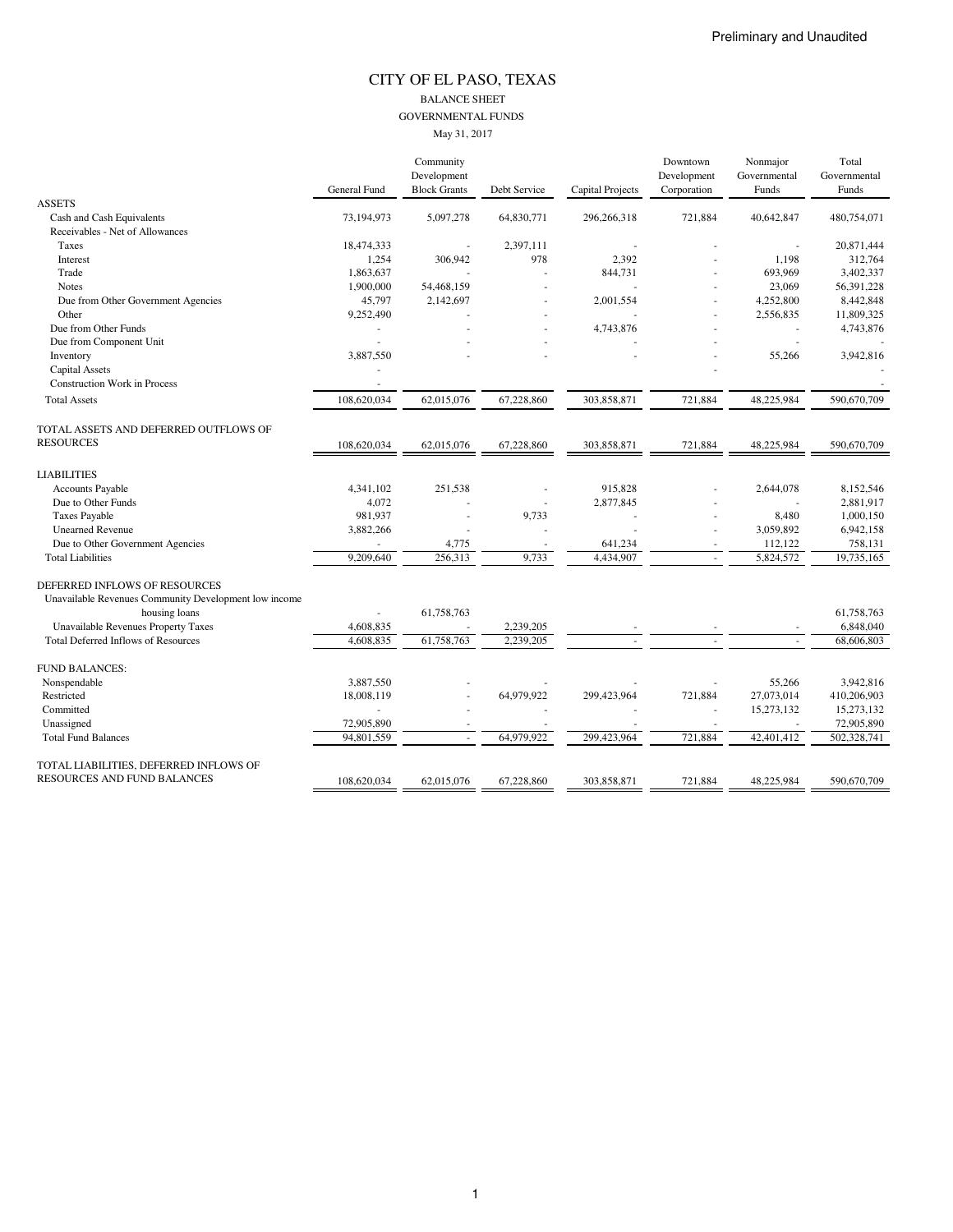STATEMENT OF REVENUES, EXPENDITURES AND CHANGES IN FUND BALANCES

GOVERNMENTAL FUNDS

|                                                  |              | Community                          |              |                      | Downtown                   | Nonmajor              | Total                 |
|--------------------------------------------------|--------------|------------------------------------|--------------|----------------------|----------------------------|-----------------------|-----------------------|
|                                                  |              | Development<br><b>Block Grants</b> | Debt Service | Capital Projects     | Development<br>Corporation | Governmental<br>Funds | Governmental<br>Funds |
| <b>REVENUES</b>                                  | General Fund |                                    |              |                      |                            |                       |                       |
| <b>Property Taxes</b>                            | 157,441,114  |                                    | 88,748,906   |                      |                            | 2,670,913             | 248,860,933           |
| Penalties and Interest-Delinquent taxes          | 879,595      |                                    | 460,360      |                      |                            |                       | 1,339,955             |
| <b>Sales Taxes</b>                               | 65,086,157   |                                    |              | 2,188,594            | 1,784,371                  | 3,939,347             | 72,998,469            |
| Franchise Fees                                   | 35,163,659   |                                    |              |                      |                            | 3,477,621             | 38,641,280            |
| Charges for Services                             | 24,102,846   | 2,010,820                          | 972,094      | 2,241,712            | 53,863                     | 21,991,316            | 51,372,651            |
| Fines and Forfeitures                            | 6,215,834    |                                    |              |                      |                            | 1,938,753             | 8,154,587             |
| Licenses and Permits                             |              |                                    |              | J.                   | J.                         |                       | 10,920,486            |
| <b>Ticket Sales</b>                              | 10,912,761   |                                    |              |                      | 69,877                     | 7,725                 | 69,877                |
|                                                  |              |                                    |              |                      |                            |                       |                       |
| <b>Intergovernmental Revenues</b>                | 227,983      | 6,993,763                          |              | 1,287,099            | 8                          | 12,981,191            | 21,490,036            |
| Interest                                         |              |                                    |              |                      |                            |                       |                       |
| Rents and Other                                  | 1,155,614    | 236,743                            |              |                      | 200,000                    | 1,803,379             | 3,395,736             |
| <b>TOTAL REVENUES</b>                            | 301,185,563  | 9,241,326                          | 90,181,360   | 5,717,405            | 2,108,119                  | 48,810,245            | 457,244,018           |
| <b>EXPENDITURES</b>                              |              |                                    |              |                      |                            |                       |                       |
| Current:                                         |              |                                    |              |                      |                            |                       |                       |
| General Government                               | 19,730,061   | 112,563                            |              | 61,514               |                            | 493,758               | 20,397,896            |
| <b>Public Safety</b>                             | 155,975,246  |                                    |              |                      |                            | 8,672,621             | 164,647,867           |
| Public Works                                     | 26,823,493   |                                    |              | 3,498,820            | ä,                         | 3,617,381             | 33,939,694            |
| Public Health                                    | 3,953,878    |                                    |              |                      |                            | 8,867,612             | 12,821,490            |
| Parks Department                                 | 13,797,489   | 53,927                             |              | 8,942                | ×,                         | 1,156,960             | 15,017,318            |
| Library                                          | 6,038,861    |                                    |              |                      |                            | 80,419                | 6,119,280             |
| Non Departmental                                 | 12,929,071   |                                    | 6,441        |                      | 495                        | 6,580,281             | 19,516,288            |
| Culture and Recreation                           | 4,566,481    |                                    |              | 376,297              | L.                         | 12,591,381            | 17,534,159            |
| Economic Development                             | 6,165,684    |                                    |              | 292,933              | ä,                         | 5,968,925             | 12,427,542            |
| Community and Human Development                  | 363,260      | 6,938,114                          |              | 25,303               |                            | 223,041               | 7,549,718             |
| Debt Service:                                    |              |                                    |              |                      |                            |                       |                       |
| Principal                                        | 5,670,963    |                                    |              | $\ddot{\phantom{a}}$ | ÷,                         |                       | 5.670.963             |
| <b>Interest Expense</b>                          | 692,727      | ÷,                                 | 30,346,070   | ÷,                   | 1,968,185                  |                       | 33,006,982            |
| <b>Fiscal Fees</b>                               |              |                                    | 9,200        | 14,590               | 9,000                      |                       | 32,790                |
| Capital Outlay                                   | 204,164      | 2,136,722                          |              | 43,074,108           |                            | 1,882,434             | 47,297,428            |
|                                                  |              |                                    |              |                      |                            |                       |                       |
| TOTAL EXPENDITURES                               | 256,911,378  | 9,241,326                          | 30,361,711   | 47,352,507           | 1,977,680                  | 50,627,876            | 396,472,478           |
| Excess(Deficiency) of revenues over expenditures | 44,274,185   |                                    | 59,819,649   | (41, 635, 102)       | 130,439                    | (1,817,631)           | 60,771,540            |
| OTHER FINANCING SOURCES(USES):                   |              |                                    |              |                      |                            |                       |                       |
| Transfers In                                     | 10,912,822   |                                    | 374,002      |                      | 41,651                     | 8,000,799             | 19,329,274            |
| <b>Transfers Out</b>                             | (4,969,369)  |                                    | (266, 252)   | (98, 136)            |                            | (7, 844, 487)         | (13, 178, 244)        |
| Proceeds from Sale of Capital Assets             |              |                                    | ÷,           | 36,183               | ä,                         |                       | 36,183                |
| Loan Proceeds                                    |              |                                    | ÷            | 168,645              |                            |                       | 168,645               |
| <b>Capital Contributions</b>                     |              |                                    |              |                      |                            |                       |                       |
| Other Sources (Uses)                             |              |                                    | 1,049,936    | 129,644              |                            | 1,662,697             | 2,842,277             |
| TOTAL OTHER FINANCING SOURCES(USES)              | 5,943,453    |                                    | 1,157,686    | 236,336              | 41,651                     | 1,819,009             | 9,198,135             |
| Net change in fund balances                      | 50,217,638   |                                    | 60,977,335   | (41,398,766)         | 172,090                    | 1,378                 | 69,969,675            |
| Increase in inventory                            |              |                                    |              |                      |                            |                       |                       |
| Fund balances - beginning of year                | 44,583,921   |                                    | 4,002,587    | 340,822,730          | 549.794                    | 42,400,034            | 432,359,066           |
| Fund balances - end of period                    | 94,801,559   |                                    | 64,979,922   | 299,423,964          | 721,884                    | 42,401,412            | 502,328,741           |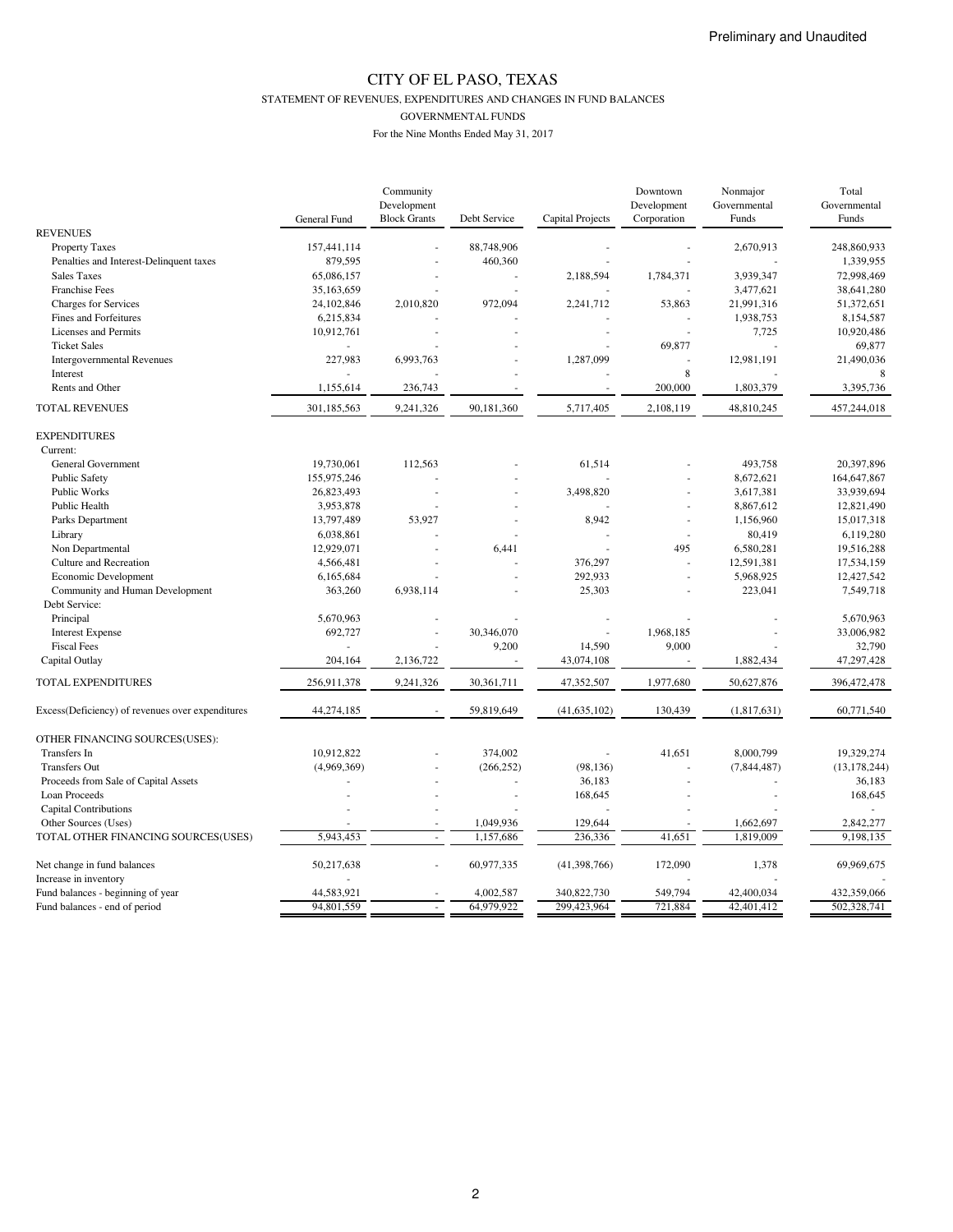#### STATEMENT OF NET POSITION CITY OF EL PASO, TEXAS May 31, 2017 PROPRIETARY FUNDS

|                                                       | Business-type Activities - Enterprise Funds |                           |                               |                                 |                               |                               |                                                        |
|-------------------------------------------------------|---------------------------------------------|---------------------------|-------------------------------|---------------------------------|-------------------------------|-------------------------------|--------------------------------------------------------|
|                                                       | El Paso<br>International<br>Airport         | Environmental<br>Services | Mass Transit                  | International<br><b>Bridges</b> | Tax Office<br>Enterprise Fund | Totals                        | Governmental<br>Activities - Internal<br>Service Funds |
| <b>ASSETS</b>                                         |                                             |                           |                               |                                 |                               |                               |                                                        |
| Current assets:                                       |                                             |                           |                               |                                 |                               |                               |                                                        |
| Cash and Cash Equivalents                             | 37,581,859                                  | 31,117,564                | (32,716,019)                  | 1,467,034                       | 937,871                       | 38,388,309                    | 19,706,635                                             |
| Receivables - Net of Allowances:                      |                                             |                           |                               |                                 |                               |                               |                                                        |
| Taxes                                                 |                                             |                           | 6,802,560                     |                                 |                               | 6,802,560                     |                                                        |
| Interest                                              | 1,030                                       |                           |                               | 143                             |                               | 1,173                         | 568                                                    |
| Trade                                                 | 413,133                                     | 2,590,361                 | 2,627,223                     |                                 | 56,115                        | 5,686,832                     | 5,870                                                  |
| Due from Other Government Agencies                    |                                             |                           | 9,095,125                     |                                 |                               | 9,095,125                     |                                                        |
| Prepaid Items                                         | 349,702                                     |                           | 120,709                       |                                 |                               | 470,411                       | 1,072,049                                              |
| Due From Other Funds                                  |                                             |                           | 2,877,845                     |                                 |                               | 2,877,845                     |                                                        |
| Inventory                                             | 1,557,179                                   |                           | 4,242,673                     |                                 |                               | 5,799,852                     |                                                        |
| Total current assets                                  | 39,902,903                                  | 33,707,925                | (6,949,884)                   | 1.467.177                       | 993,986                       | 69,122,107                    | 20,785,122                                             |
| Noncurrent assets:                                    |                                             |                           |                               |                                 |                               |                               |                                                        |
| Restricted Cash and Cash Equivalents                  |                                             | 20,146,294                |                               | 4,760,709                       |                               | 24,907,003                    |                                                        |
| Capital Assets:                                       |                                             |                           |                               |                                 |                               |                               |                                                        |
| Land                                                  | 1,381,099                                   | 6,887,813                 | 11,871,902                    | 2,469,531                       |                               | 22,610,345                    |                                                        |
| Buildings, Improvements & Equipment, Net              | 234,437,939                                 | 22,495,142                | 88,331,036                    | 14,302,671                      | 29,123                        | 359,595,911                   | 52,517                                                 |
| <b>Construction</b> in Progress                       | 20,410,602                                  | 7,385,513                 | 55,422,220                    | 95,514                          | 123                           | 83,313,972                    | 392,981                                                |
| Total noncurrent assets                               | 256,229,640                                 | 56,914,762                | 155,625,158                   | 21,628,425                      | 29,246                        | 490, 427, 231                 | 445,498                                                |
| TOTAL ASSETS                                          | 296,132,543                                 | 90,622,687                | 148, 675, 274                 | 23,095,602                      | 1,023,232                     | 559,549,338                   | 21,230,620                                             |
| DEFERRED OUTFLOWS OF RESOURCES                        |                                             |                           |                               |                                 |                               |                               |                                                        |
| Deferred Outflow of Resources - Pension Contributions | 1.180.184                                   | 1,769,860                 | 3.196.099                     | 219,279                         |                               | 6,365,422                     | 511,921                                                |
| Deferred Outflow of Resources - Econ/Demog Losses     | 1,250,046                                   | 1,874,630                 | 3,385,295                     | 232,261                         |                               | 6,742,232                     | 542,225                                                |
| <b>Total Deferred Outflows of Resources</b>           | 2.430.230                                   | 3,644,490                 | 6,581,394                     | 451,540                         |                               | 13,107,654                    | 1,054,146                                              |
|                                                       |                                             |                           |                               |                                 |                               |                               |                                                        |
| Total Assets & Deferred Outflows                      | 298,562,773                                 | 94,267,177                | 155,256,668                   | 23,547,142                      | 1,023,232                     | 572,656,992                   | 22,284,766                                             |
| <b>LIABILITIES</b>                                    |                                             |                           |                               |                                 |                               |                               |                                                        |
| Current liabilities:                                  |                                             |                           |                               |                                 |                               |                               |                                                        |
| Accounts Payable                                      | 704,358                                     | 273,935                   | 2,272,170                     | 59,677                          | 5,261                         | 3,315,401                     | 489,853                                                |
| Current Portion - Bonds, Notes and Capital            | 1,831,900                                   | 1,495,494                 | 1,575,436                     | 1,213,319                       |                               | 6,116,149                     |                                                        |
| Due to Other Funds                                    | 1,091,230                                   | 1,886,196                 | 1,446,974                     | 319,476                         |                               | 4,743,876                     |                                                        |
| <b>Taxes Payable</b>                                  | 57,712                                      |                           |                               |                                 |                               | 57,712                        |                                                        |
| Interest Payable on Bonds and Notes                   | 108,945                                     | 40,138                    | 101,043                       | 12,362                          |                               | 262,488                       |                                                        |
| <b>Unearned Revenue</b>                               | 1,028,788                                   | 82                        | 8,163,385                     | 5,000                           |                               | 9,197,255                     |                                                        |
| Construction Contracts and Retainage Payable          |                                             |                           |                               |                                 |                               |                               |                                                        |
| Compensated Absences - Current                        | 2,157,892                                   | 837,955                   | 1,658,295                     | 184,032                         |                               | 4,838,174                     |                                                        |
| Landfill Closure Costs - Current                      |                                             | 992,875                   |                               |                                 |                               | 992,875                       |                                                        |
| Total current liabilities                             | 6,980,825                                   | 5,526,675                 | 15,217,303                    | 1,793,866                       | 5,261                         | 29,523,930                    | 489,853                                                |
| Noncurrent liabilities:                               |                                             |                           |                               |                                 |                               |                               |                                                        |
| Certificates of Obligation Bonds                      | ä,                                          | 19,791,120                | 55,495,585                    | 4,871,009                       |                               | 80,157,714                    |                                                        |
| Revenue Bonds                                         | 54,457,144                                  |                           |                               |                                 |                               | 54,457,144                    |                                                        |
| <b>Compensated Absences</b>                           | 608,636                                     | 236,346                   | 467,724                       | 51,906                          | 177,989                       | 1,542,601                     | 725,327                                                |
| Landfill Closure Costs                                |                                             | 19,029,543                |                               |                                 |                               | 19,029,543                    |                                                        |
| <b>Delta Transfer Station Closure Costs</b>           |                                             | 123,876                   |                               |                                 |                               | 123,876                       |                                                        |
| Claims and Judgments                                  |                                             |                           | 467,845                       |                                 |                               | 467,845                       | 13.127.308                                             |
| Net Pension Obligation                                | 9,925,655                                   | 14,884,993                | 26,880,037                    | 1,391,393                       |                               | 53,082,078                    | 4,305,392                                              |
| Other Postemployment Benefits                         | 4,896,567                                   | 6,518,466                 | 10,199,529                    | 1,097,754                       |                               | 22,712,316                    | 1,994,560                                              |
| Total noncurrent liabilities                          | 69,888,002                                  | 60,584,344                | 93,510,720                    | 7,412,062                       | 177,989                       | 231,573,117                   | 20,152,587                                             |
| <b>TOTAL LIABILITIES</b>                              | 76,868,827                                  | 66,111,019                | 108,728,023                   | 9,205,928                       | 183,250                       | 261,097,047                   | 20,642,440                                             |
| DEFERRED INFLOWS OF RESOURCES                         |                                             |                           |                               |                                 |                               |                               |                                                        |
| Deferred Inflow of Resources - Investment Earnings    |                                             |                           |                               | 452,809                         |                               | 452,809                       |                                                        |
| <b>Total Deferred Inflows of Resources</b>            |                                             | $\overline{\phantom{a}}$  | $\overline{\phantom{a}}$      | 452,809                         | $\overline{\phantom{a}}$      | 452,809                       |                                                        |
|                                                       |                                             |                           |                               |                                 |                               |                               |                                                        |
| <b>NET POSITION</b>                                   | 201,663,551                                 |                           |                               | 11,984,345                      |                               |                               |                                                        |
| Net investment in capital assets<br>Unrestricted      | 20,030,395                                  | 16,937,210<br>11,218,948  | 100,028,530<br>(53, 499, 885) | 1,904,060                       | 839,982                       | 330,613,636<br>(19, 506, 500) | 75,882<br>1,566,444                                    |
| TOTAL NET POSITION                                    | 221,693,946                                 | 28,156,158                | 46,528,645                    | 13,888,405                      | 839,982                       | 311,107,136                   | 1,642,326                                              |
|                                                       |                                             |                           |                               |                                 |                               |                               |                                                        |
| TOTAL LIABILITIES AND NET POSITION                    | 298,562,773                                 | 94,267,177                | 155,256,668                   | 23,547,142                      | 1,023,232                     | 572,656,992                   | 22,284,766                                             |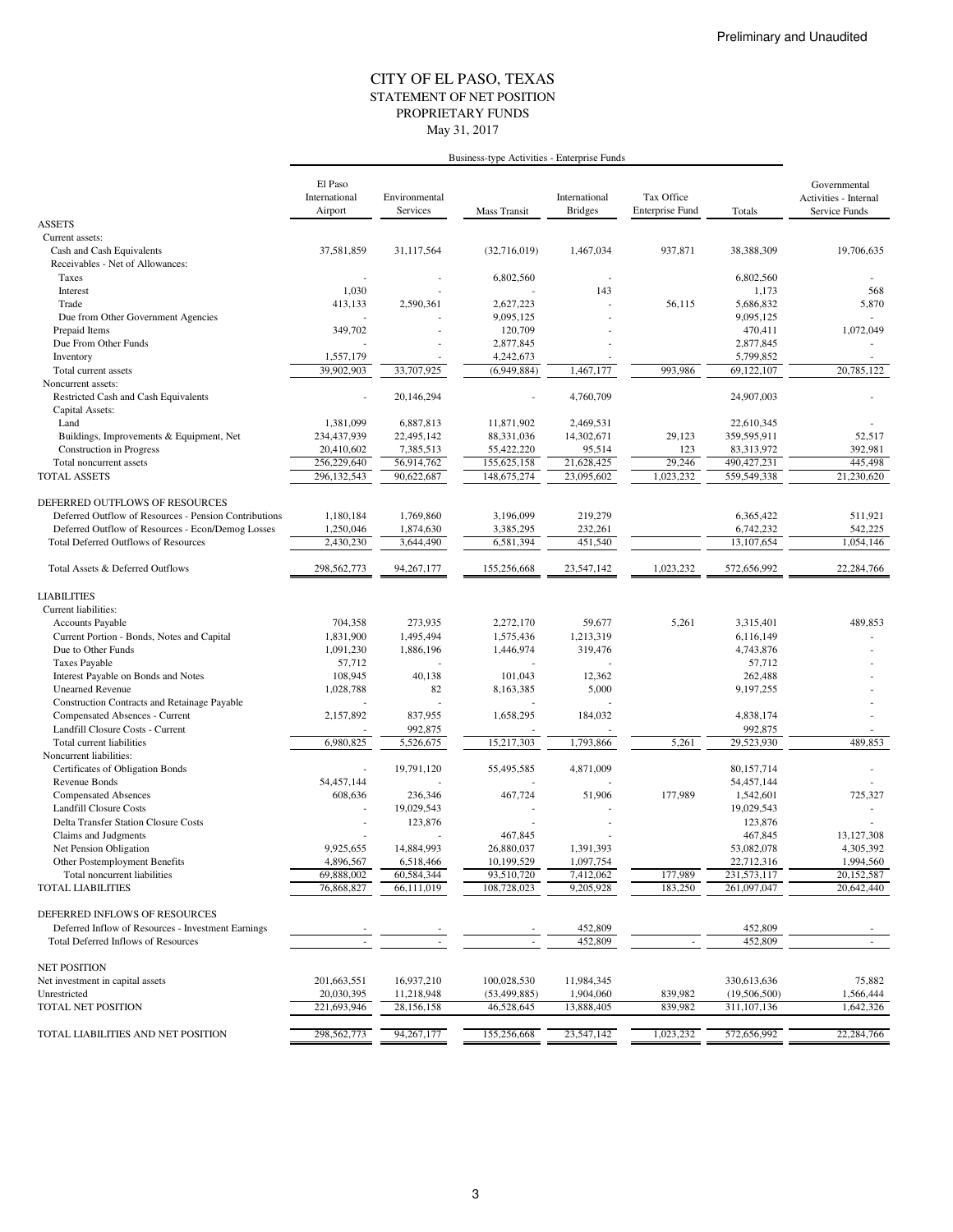#### CITY OF EL PASO, TEXAS STATEMENT OF REVENUES, EXPENSES AND CHANGES IN FUND NET POSITION PROPRIETARY FUNDSFor the Nine Months Ended May 31, 2017

| Business-type Activities - Enterprise Funds |  |  |
|---------------------------------------------|--|--|
|                                             |  |  |

| <b>OPERATING REVENUES:</b><br>3,577,512<br>1,759,166<br>1,759,166<br><b>Intergovernmental Revenues</b><br>30,000<br>390,229<br>390,229<br>Penalties and Interest-Delinquent taxes<br>Charges of Rentals and Fees<br>37,323,866<br>25,949,473<br>46,190,300<br>32,067,812<br>70,000<br>110,070<br>87,411<br>44,435<br>58,171,790<br>Charges of Tolls<br>21,863,933<br>16,202,611<br>16,202,611<br>374,500<br>245,536<br>10,830,000<br>6,542,660<br>Charges of Fares and Fees<br>6,297,124<br>$\overline{\phantom{a}}$<br>$\overline{\phantom{a}}$<br>49,018<br>49,018<br>12,975,018<br>Sales to Departments<br>44,953,579<br>Premium Contributions<br>$\overline{\phantom{a}}$<br>190,278<br>3,029,055<br>619,887<br><b>General Revenues</b><br>237,682<br>178,433<br>135,000<br>2,500,000<br>2,331,184<br>921,618<br>263,440<br>65,720<br>26,373,442<br>22,872,962<br>58,548,484<br>37,936,048<br>46,325,300<br>32,307,108<br>13,400,000<br>8,738,378<br>16,510,486<br>3,607,512<br>2,215,115<br>86,144,529<br><b>Total Operating Revenues</b><br><b>OPERATING EXPENSES:</b><br><b>Personnel Services</b><br>17,840,614<br>13,593,105<br>17,633,488<br>12,161,306<br>34,743,383<br>25,157,930<br>3,362,955<br>2,148,460<br>1,176,294<br>791,944<br>53,852,745<br>5,015,836<br>79,000<br>9,200<br>6,827<br>1,389,151<br><b>Contractual Services</b><br>10,000<br>(315,920)<br>2,963,993<br>1,405,178<br>$\overline{\phantom{a}}$<br>Professional Services<br>940,375<br>256,359<br>57,689<br>40,409<br>250,769<br>97,961<br>292,710<br>35,669<br>430,398<br>838,239<br>7,417,541<br>2,625,611<br><b>Outside Contracts</b><br>3,998,761<br>7,338,644<br>1,317,655<br>15,036,405<br>9,783,796<br>1,875,600<br>1,171,307<br>227,000<br>203.882<br>16,475,401<br>284,923<br>2,755,956<br>12,350<br>58<br>3,588,707<br>Fuel and Lubricants<br>152,872<br>3,072,000<br>1,767,155<br>1,462,345<br>4,006<br>500<br>3,386,436<br>98,904<br>128,277<br>3,522,168<br>Materials and Supplies<br>1,079,265<br>798,213<br>2,372,503<br>5,196,558<br>5,680,495<br>3,375,853<br>140,154<br>179,550<br>9,597,805<br>382,825<br>27,672<br>574<br>Communications<br>156,587<br>270,600<br>22,505<br>148,250<br>42,869<br>7,227<br>229,188<br>1,955,099<br>1,302,352<br>110,500<br>66,278<br>917,438<br>94,500<br>55,252<br>2,341,320<br>19,889<br>Utilities<br>1,390,000<br>$\overline{\phantom{a}}$<br>51,700<br>6,090<br>16,793<br>59,000<br>17,606<br>945,653<br>560,147<br>346,754<br>257,021<br>134,600<br>108,120<br>959,687<br>Operating Leases<br>13,957<br>3,645<br><b>Travel and Entertainment</b><br>149,240<br>117,753<br>80,300<br>35,725<br>32,000<br>37,329<br>16,000<br>14,000<br>9,762<br>214,526<br>500<br>306<br>28,370<br>28,676<br>40,146,280<br><b>Benefits Provided</b><br>45,000<br>941,500<br>451,295<br>188,270<br>1,190,927<br>1,067,312<br>370,011<br>113,166<br>838,465<br>438,196<br>393,148<br>Maintenance and Repairs<br>$\overline{\phantom{a}}$<br>3,150,000<br>1,800,000<br>1,800,000<br>Landfill and Transfer Station Utilization<br>2,648,944<br>1,713,479<br>4,633,217<br>105,350<br>365,633<br>9,647,890<br>22,041<br>Other Operating Expenses<br>2,773,681<br>1,668,910<br>6,174,196<br>496,402<br>331,186<br>13,369,049<br>12,771,626<br>1,625,504<br>44,914,802<br>7,319<br>Depreciation<br>17,148,623<br>37,965,760<br>63,684,074<br>7,360,361<br>146,474,979<br>56,863,711<br>33,896,263<br>35,891,555<br>40,698,931<br>63,263,935<br>9,631,185<br>2,228,346<br>1,573,229<br><b>Total Operating Expenses</b><br>1,684,773<br>4,039,785<br>(9,518,113)<br>5,626,369<br>(5,658,652)<br>(49, 863, 935)<br>(54, 945, 696)<br>13,241,777<br>9,150,125<br>1,379,166<br>641,886<br>(60, 330, 450)<br>Operating Income (Loss)<br>NONOPERATING REVENUES (EXPENSES):<br>105,000<br>2,074<br>2,074<br><b>Interest Revenue</b><br>(1,242,655)<br>(457, 823)<br>(2,033,234)<br>(1, 267, 106)<br>(282,000)<br>(141,000)<br>(3, 108, 584)<br><b>Interest Expense</b><br>(915, 647) |
|---------------------------------------------------------------------------------------------------------------------------------------------------------------------------------------------------------------------------------------------------------------------------------------------------------------------------------------------------------------------------------------------------------------------------------------------------------------------------------------------------------------------------------------------------------------------------------------------------------------------------------------------------------------------------------------------------------------------------------------------------------------------------------------------------------------------------------------------------------------------------------------------------------------------------------------------------------------------------------------------------------------------------------------------------------------------------------------------------------------------------------------------------------------------------------------------------------------------------------------------------------------------------------------------------------------------------------------------------------------------------------------------------------------------------------------------------------------------------------------------------------------------------------------------------------------------------------------------------------------------------------------------------------------------------------------------------------------------------------------------------------------------------------------------------------------------------------------------------------------------------------------------------------------------------------------------------------------------------------------------------------------------------------------------------------------------------------------------------------------------------------------------------------------------------------------------------------------------------------------------------------------------------------------------------------------------------------------------------------------------------------------------------------------------------------------------------------------------------------------------------------------------------------------------------------------------------------------------------------------------------------------------------------------------------------------------------------------------------------------------------------------------------------------------------------------------------------------------------------------------------------------------------------------------------------------------------------------------------------------------------------------------------------------------------------------------------------------------------------------------------------------------------------------------------------------------------------------------------------------------------------------------------------------------------------------------------------------------------------------------------------------------------------------------------------------------------------------------------------------------------------------------------------------------------------------------------------------------------------------------------------------------------------------------------------------------------------------------------------------------------------------------------------------------------------------------------------------------------------------------------------------------------------------------------------------------------------------------------------------------|
|                                                                                                                                                                                                                                                                                                                                                                                                                                                                                                                                                                                                                                                                                                                                                                                                                                                                                                                                                                                                                                                                                                                                                                                                                                                                                                                                                                                                                                                                                                                                                                                                                                                                                                                                                                                                                                                                                                                                                                                                                                                                                                                                                                                                                                                                                                                                                                                                                                                                                                                                                                                                                                                                                                                                                                                                                                                                                                                                                                                                                                                                                                                                                                                                                                                                                                                                                                                                                                                                                                                                                                                                                                                                                                                                                                                                                                                                                                                                                                                             |
|                                                                                                                                                                                                                                                                                                                                                                                                                                                                                                                                                                                                                                                                                                                                                                                                                                                                                                                                                                                                                                                                                                                                                                                                                                                                                                                                                                                                                                                                                                                                                                                                                                                                                                                                                                                                                                                                                                                                                                                                                                                                                                                                                                                                                                                                                                                                                                                                                                                                                                                                                                                                                                                                                                                                                                                                                                                                                                                                                                                                                                                                                                                                                                                                                                                                                                                                                                                                                                                                                                                                                                                                                                                                                                                                                                                                                                                                                                                                                                                             |
|                                                                                                                                                                                                                                                                                                                                                                                                                                                                                                                                                                                                                                                                                                                                                                                                                                                                                                                                                                                                                                                                                                                                                                                                                                                                                                                                                                                                                                                                                                                                                                                                                                                                                                                                                                                                                                                                                                                                                                                                                                                                                                                                                                                                                                                                                                                                                                                                                                                                                                                                                                                                                                                                                                                                                                                                                                                                                                                                                                                                                                                                                                                                                                                                                                                                                                                                                                                                                                                                                                                                                                                                                                                                                                                                                                                                                                                                                                                                                                                             |
|                                                                                                                                                                                                                                                                                                                                                                                                                                                                                                                                                                                                                                                                                                                                                                                                                                                                                                                                                                                                                                                                                                                                                                                                                                                                                                                                                                                                                                                                                                                                                                                                                                                                                                                                                                                                                                                                                                                                                                                                                                                                                                                                                                                                                                                                                                                                                                                                                                                                                                                                                                                                                                                                                                                                                                                                                                                                                                                                                                                                                                                                                                                                                                                                                                                                                                                                                                                                                                                                                                                                                                                                                                                                                                                                                                                                                                                                                                                                                                                             |
|                                                                                                                                                                                                                                                                                                                                                                                                                                                                                                                                                                                                                                                                                                                                                                                                                                                                                                                                                                                                                                                                                                                                                                                                                                                                                                                                                                                                                                                                                                                                                                                                                                                                                                                                                                                                                                                                                                                                                                                                                                                                                                                                                                                                                                                                                                                                                                                                                                                                                                                                                                                                                                                                                                                                                                                                                                                                                                                                                                                                                                                                                                                                                                                                                                                                                                                                                                                                                                                                                                                                                                                                                                                                                                                                                                                                                                                                                                                                                                                             |
|                                                                                                                                                                                                                                                                                                                                                                                                                                                                                                                                                                                                                                                                                                                                                                                                                                                                                                                                                                                                                                                                                                                                                                                                                                                                                                                                                                                                                                                                                                                                                                                                                                                                                                                                                                                                                                                                                                                                                                                                                                                                                                                                                                                                                                                                                                                                                                                                                                                                                                                                                                                                                                                                                                                                                                                                                                                                                                                                                                                                                                                                                                                                                                                                                                                                                                                                                                                                                                                                                                                                                                                                                                                                                                                                                                                                                                                                                                                                                                                             |
|                                                                                                                                                                                                                                                                                                                                                                                                                                                                                                                                                                                                                                                                                                                                                                                                                                                                                                                                                                                                                                                                                                                                                                                                                                                                                                                                                                                                                                                                                                                                                                                                                                                                                                                                                                                                                                                                                                                                                                                                                                                                                                                                                                                                                                                                                                                                                                                                                                                                                                                                                                                                                                                                                                                                                                                                                                                                                                                                                                                                                                                                                                                                                                                                                                                                                                                                                                                                                                                                                                                                                                                                                                                                                                                                                                                                                                                                                                                                                                                             |
|                                                                                                                                                                                                                                                                                                                                                                                                                                                                                                                                                                                                                                                                                                                                                                                                                                                                                                                                                                                                                                                                                                                                                                                                                                                                                                                                                                                                                                                                                                                                                                                                                                                                                                                                                                                                                                                                                                                                                                                                                                                                                                                                                                                                                                                                                                                                                                                                                                                                                                                                                                                                                                                                                                                                                                                                                                                                                                                                                                                                                                                                                                                                                                                                                                                                                                                                                                                                                                                                                                                                                                                                                                                                                                                                                                                                                                                                                                                                                                                             |
|                                                                                                                                                                                                                                                                                                                                                                                                                                                                                                                                                                                                                                                                                                                                                                                                                                                                                                                                                                                                                                                                                                                                                                                                                                                                                                                                                                                                                                                                                                                                                                                                                                                                                                                                                                                                                                                                                                                                                                                                                                                                                                                                                                                                                                                                                                                                                                                                                                                                                                                                                                                                                                                                                                                                                                                                                                                                                                                                                                                                                                                                                                                                                                                                                                                                                                                                                                                                                                                                                                                                                                                                                                                                                                                                                                                                                                                                                                                                                                                             |
|                                                                                                                                                                                                                                                                                                                                                                                                                                                                                                                                                                                                                                                                                                                                                                                                                                                                                                                                                                                                                                                                                                                                                                                                                                                                                                                                                                                                                                                                                                                                                                                                                                                                                                                                                                                                                                                                                                                                                                                                                                                                                                                                                                                                                                                                                                                                                                                                                                                                                                                                                                                                                                                                                                                                                                                                                                                                                                                                                                                                                                                                                                                                                                                                                                                                                                                                                                                                                                                                                                                                                                                                                                                                                                                                                                                                                                                                                                                                                                                             |
|                                                                                                                                                                                                                                                                                                                                                                                                                                                                                                                                                                                                                                                                                                                                                                                                                                                                                                                                                                                                                                                                                                                                                                                                                                                                                                                                                                                                                                                                                                                                                                                                                                                                                                                                                                                                                                                                                                                                                                                                                                                                                                                                                                                                                                                                                                                                                                                                                                                                                                                                                                                                                                                                                                                                                                                                                                                                                                                                                                                                                                                                                                                                                                                                                                                                                                                                                                                                                                                                                                                                                                                                                                                                                                                                                                                                                                                                                                                                                                                             |
|                                                                                                                                                                                                                                                                                                                                                                                                                                                                                                                                                                                                                                                                                                                                                                                                                                                                                                                                                                                                                                                                                                                                                                                                                                                                                                                                                                                                                                                                                                                                                                                                                                                                                                                                                                                                                                                                                                                                                                                                                                                                                                                                                                                                                                                                                                                                                                                                                                                                                                                                                                                                                                                                                                                                                                                                                                                                                                                                                                                                                                                                                                                                                                                                                                                                                                                                                                                                                                                                                                                                                                                                                                                                                                                                                                                                                                                                                                                                                                                             |
|                                                                                                                                                                                                                                                                                                                                                                                                                                                                                                                                                                                                                                                                                                                                                                                                                                                                                                                                                                                                                                                                                                                                                                                                                                                                                                                                                                                                                                                                                                                                                                                                                                                                                                                                                                                                                                                                                                                                                                                                                                                                                                                                                                                                                                                                                                                                                                                                                                                                                                                                                                                                                                                                                                                                                                                                                                                                                                                                                                                                                                                                                                                                                                                                                                                                                                                                                                                                                                                                                                                                                                                                                                                                                                                                                                                                                                                                                                                                                                                             |
|                                                                                                                                                                                                                                                                                                                                                                                                                                                                                                                                                                                                                                                                                                                                                                                                                                                                                                                                                                                                                                                                                                                                                                                                                                                                                                                                                                                                                                                                                                                                                                                                                                                                                                                                                                                                                                                                                                                                                                                                                                                                                                                                                                                                                                                                                                                                                                                                                                                                                                                                                                                                                                                                                                                                                                                                                                                                                                                                                                                                                                                                                                                                                                                                                                                                                                                                                                                                                                                                                                                                                                                                                                                                                                                                                                                                                                                                                                                                                                                             |
|                                                                                                                                                                                                                                                                                                                                                                                                                                                                                                                                                                                                                                                                                                                                                                                                                                                                                                                                                                                                                                                                                                                                                                                                                                                                                                                                                                                                                                                                                                                                                                                                                                                                                                                                                                                                                                                                                                                                                                                                                                                                                                                                                                                                                                                                                                                                                                                                                                                                                                                                                                                                                                                                                                                                                                                                                                                                                                                                                                                                                                                                                                                                                                                                                                                                                                                                                                                                                                                                                                                                                                                                                                                                                                                                                                                                                                                                                                                                                                                             |
|                                                                                                                                                                                                                                                                                                                                                                                                                                                                                                                                                                                                                                                                                                                                                                                                                                                                                                                                                                                                                                                                                                                                                                                                                                                                                                                                                                                                                                                                                                                                                                                                                                                                                                                                                                                                                                                                                                                                                                                                                                                                                                                                                                                                                                                                                                                                                                                                                                                                                                                                                                                                                                                                                                                                                                                                                                                                                                                                                                                                                                                                                                                                                                                                                                                                                                                                                                                                                                                                                                                                                                                                                                                                                                                                                                                                                                                                                                                                                                                             |
|                                                                                                                                                                                                                                                                                                                                                                                                                                                                                                                                                                                                                                                                                                                                                                                                                                                                                                                                                                                                                                                                                                                                                                                                                                                                                                                                                                                                                                                                                                                                                                                                                                                                                                                                                                                                                                                                                                                                                                                                                                                                                                                                                                                                                                                                                                                                                                                                                                                                                                                                                                                                                                                                                                                                                                                                                                                                                                                                                                                                                                                                                                                                                                                                                                                                                                                                                                                                                                                                                                                                                                                                                                                                                                                                                                                                                                                                                                                                                                                             |
|                                                                                                                                                                                                                                                                                                                                                                                                                                                                                                                                                                                                                                                                                                                                                                                                                                                                                                                                                                                                                                                                                                                                                                                                                                                                                                                                                                                                                                                                                                                                                                                                                                                                                                                                                                                                                                                                                                                                                                                                                                                                                                                                                                                                                                                                                                                                                                                                                                                                                                                                                                                                                                                                                                                                                                                                                                                                                                                                                                                                                                                                                                                                                                                                                                                                                                                                                                                                                                                                                                                                                                                                                                                                                                                                                                                                                                                                                                                                                                                             |
|                                                                                                                                                                                                                                                                                                                                                                                                                                                                                                                                                                                                                                                                                                                                                                                                                                                                                                                                                                                                                                                                                                                                                                                                                                                                                                                                                                                                                                                                                                                                                                                                                                                                                                                                                                                                                                                                                                                                                                                                                                                                                                                                                                                                                                                                                                                                                                                                                                                                                                                                                                                                                                                                                                                                                                                                                                                                                                                                                                                                                                                                                                                                                                                                                                                                                                                                                                                                                                                                                                                                                                                                                                                                                                                                                                                                                                                                                                                                                                                             |
|                                                                                                                                                                                                                                                                                                                                                                                                                                                                                                                                                                                                                                                                                                                                                                                                                                                                                                                                                                                                                                                                                                                                                                                                                                                                                                                                                                                                                                                                                                                                                                                                                                                                                                                                                                                                                                                                                                                                                                                                                                                                                                                                                                                                                                                                                                                                                                                                                                                                                                                                                                                                                                                                                                                                                                                                                                                                                                                                                                                                                                                                                                                                                                                                                                                                                                                                                                                                                                                                                                                                                                                                                                                                                                                                                                                                                                                                                                                                                                                             |
|                                                                                                                                                                                                                                                                                                                                                                                                                                                                                                                                                                                                                                                                                                                                                                                                                                                                                                                                                                                                                                                                                                                                                                                                                                                                                                                                                                                                                                                                                                                                                                                                                                                                                                                                                                                                                                                                                                                                                                                                                                                                                                                                                                                                                                                                                                                                                                                                                                                                                                                                                                                                                                                                                                                                                                                                                                                                                                                                                                                                                                                                                                                                                                                                                                                                                                                                                                                                                                                                                                                                                                                                                                                                                                                                                                                                                                                                                                                                                                                             |
|                                                                                                                                                                                                                                                                                                                                                                                                                                                                                                                                                                                                                                                                                                                                                                                                                                                                                                                                                                                                                                                                                                                                                                                                                                                                                                                                                                                                                                                                                                                                                                                                                                                                                                                                                                                                                                                                                                                                                                                                                                                                                                                                                                                                                                                                                                                                                                                                                                                                                                                                                                                                                                                                                                                                                                                                                                                                                                                                                                                                                                                                                                                                                                                                                                                                                                                                                                                                                                                                                                                                                                                                                                                                                                                                                                                                                                                                                                                                                                                             |
|                                                                                                                                                                                                                                                                                                                                                                                                                                                                                                                                                                                                                                                                                                                                                                                                                                                                                                                                                                                                                                                                                                                                                                                                                                                                                                                                                                                                                                                                                                                                                                                                                                                                                                                                                                                                                                                                                                                                                                                                                                                                                                                                                                                                                                                                                                                                                                                                                                                                                                                                                                                                                                                                                                                                                                                                                                                                                                                                                                                                                                                                                                                                                                                                                                                                                                                                                                                                                                                                                                                                                                                                                                                                                                                                                                                                                                                                                                                                                                                             |
|                                                                                                                                                                                                                                                                                                                                                                                                                                                                                                                                                                                                                                                                                                                                                                                                                                                                                                                                                                                                                                                                                                                                                                                                                                                                                                                                                                                                                                                                                                                                                                                                                                                                                                                                                                                                                                                                                                                                                                                                                                                                                                                                                                                                                                                                                                                                                                                                                                                                                                                                                                                                                                                                                                                                                                                                                                                                                                                                                                                                                                                                                                                                                                                                                                                                                                                                                                                                                                                                                                                                                                                                                                                                                                                                                                                                                                                                                                                                                                                             |
|                                                                                                                                                                                                                                                                                                                                                                                                                                                                                                                                                                                                                                                                                                                                                                                                                                                                                                                                                                                                                                                                                                                                                                                                                                                                                                                                                                                                                                                                                                                                                                                                                                                                                                                                                                                                                                                                                                                                                                                                                                                                                                                                                                                                                                                                                                                                                                                                                                                                                                                                                                                                                                                                                                                                                                                                                                                                                                                                                                                                                                                                                                                                                                                                                                                                                                                                                                                                                                                                                                                                                                                                                                                                                                                                                                                                                                                                                                                                                                                             |
|                                                                                                                                                                                                                                                                                                                                                                                                                                                                                                                                                                                                                                                                                                                                                                                                                                                                                                                                                                                                                                                                                                                                                                                                                                                                                                                                                                                                                                                                                                                                                                                                                                                                                                                                                                                                                                                                                                                                                                                                                                                                                                                                                                                                                                                                                                                                                                                                                                                                                                                                                                                                                                                                                                                                                                                                                                                                                                                                                                                                                                                                                                                                                                                                                                                                                                                                                                                                                                                                                                                                                                                                                                                                                                                                                                                                                                                                                                                                                                                             |
|                                                                                                                                                                                                                                                                                                                                                                                                                                                                                                                                                                                                                                                                                                                                                                                                                                                                                                                                                                                                                                                                                                                                                                                                                                                                                                                                                                                                                                                                                                                                                                                                                                                                                                                                                                                                                                                                                                                                                                                                                                                                                                                                                                                                                                                                                                                                                                                                                                                                                                                                                                                                                                                                                                                                                                                                                                                                                                                                                                                                                                                                                                                                                                                                                                                                                                                                                                                                                                                                                                                                                                                                                                                                                                                                                                                                                                                                                                                                                                                             |
|                                                                                                                                                                                                                                                                                                                                                                                                                                                                                                                                                                                                                                                                                                                                                                                                                                                                                                                                                                                                                                                                                                                                                                                                                                                                                                                                                                                                                                                                                                                                                                                                                                                                                                                                                                                                                                                                                                                                                                                                                                                                                                                                                                                                                                                                                                                                                                                                                                                                                                                                                                                                                                                                                                                                                                                                                                                                                                                                                                                                                                                                                                                                                                                                                                                                                                                                                                                                                                                                                                                                                                                                                                                                                                                                                                                                                                                                                                                                                                                             |
|                                                                                                                                                                                                                                                                                                                                                                                                                                                                                                                                                                                                                                                                                                                                                                                                                                                                                                                                                                                                                                                                                                                                                                                                                                                                                                                                                                                                                                                                                                                                                                                                                                                                                                                                                                                                                                                                                                                                                                                                                                                                                                                                                                                                                                                                                                                                                                                                                                                                                                                                                                                                                                                                                                                                                                                                                                                                                                                                                                                                                                                                                                                                                                                                                                                                                                                                                                                                                                                                                                                                                                                                                                                                                                                                                                                                                                                                                                                                                                                             |
|                                                                                                                                                                                                                                                                                                                                                                                                                                                                                                                                                                                                                                                                                                                                                                                                                                                                                                                                                                                                                                                                                                                                                                                                                                                                                                                                                                                                                                                                                                                                                                                                                                                                                                                                                                                                                                                                                                                                                                                                                                                                                                                                                                                                                                                                                                                                                                                                                                                                                                                                                                                                                                                                                                                                                                                                                                                                                                                                                                                                                                                                                                                                                                                                                                                                                                                                                                                                                                                                                                                                                                                                                                                                                                                                                                                                                                                                                                                                                                                             |
|                                                                                                                                                                                                                                                                                                                                                                                                                                                                                                                                                                                                                                                                                                                                                                                                                                                                                                                                                                                                                                                                                                                                                                                                                                                                                                                                                                                                                                                                                                                                                                                                                                                                                                                                                                                                                                                                                                                                                                                                                                                                                                                                                                                                                                                                                                                                                                                                                                                                                                                                                                                                                                                                                                                                                                                                                                                                                                                                                                                                                                                                                                                                                                                                                                                                                                                                                                                                                                                                                                                                                                                                                                                                                                                                                                                                                                                                                                                                                                                             |
| 3,641,907<br>3,641,907<br>Passenger Facility Charge                                                                                                                                                                                                                                                                                                                                                                                                                                                                                                                                                                                                                                                                                                                                                                                                                                                                                                                                                                                                                                                                                                                                                                                                                                                                                                                                                                                                                                                                                                                                                                                                                                                                                                                                                                                                                                                                                                                                                                                                                                                                                                                                                                                                                                                                                                                                                                                                                                                                                                                                                                                                                                                                                                                                                                                                                                                                                                                                                                                                                                                                                                                                                                                                                                                                                                                                                                                                                                                                                                                                                                                                                                                                                                                                                                                                                                                                                                                                         |
| <b>Customer Facility Charge</b><br>3,300,000<br>2,517,904<br>2,517,904                                                                                                                                                                                                                                                                                                                                                                                                                                                                                                                                                                                                                                                                                                                                                                                                                                                                                                                                                                                                                                                                                                                                                                                                                                                                                                                                                                                                                                                                                                                                                                                                                                                                                                                                                                                                                                                                                                                                                                                                                                                                                                                                                                                                                                                                                                                                                                                                                                                                                                                                                                                                                                                                                                                                                                                                                                                                                                                                                                                                                                                                                                                                                                                                                                                                                                                                                                                                                                                                                                                                                                                                                                                                                                                                                                                                                                                                                                                      |
| 40,216,274<br>31,385,083<br>Sales Tax<br>31,385,083                                                                                                                                                                                                                                                                                                                                                                                                                                                                                                                                                                                                                                                                                                                                                                                                                                                                                                                                                                                                                                                                                                                                                                                                                                                                                                                                                                                                                                                                                                                                                                                                                                                                                                                                                                                                                                                                                                                                                                                                                                                                                                                                                                                                                                                                                                                                                                                                                                                                                                                                                                                                                                                                                                                                                                                                                                                                                                                                                                                                                                                                                                                                                                                                                                                                                                                                                                                                                                                                                                                                                                                                                                                                                                                                                                                                                                                                                                                                         |
| FTA Subsidy<br>11,310,751                                                                                                                                                                                                                                                                                                                                                                                                                                                                                                                                                                                                                                                                                                                                                                                                                                                                                                                                                                                                                                                                                                                                                                                                                                                                                                                                                                                                                                                                                                                                                                                                                                                                                                                                                                                                                                                                                                                                                                                                                                                                                                                                                                                                                                                                                                                                                                                                                                                                                                                                                                                                                                                                                                                                                                                                                                                                                                                                                                                                                                                                                                                                                                                                                                                                                                                                                                                                                                                                                                                                                                                                                                                                                                                                                                                                                                                                                                                                                                   |
| 3,405,000<br>(457, 823)<br>49,493,790<br>30,232,439<br>(282,000)<br>34,552,846<br>Total NonOperating Revenues (Expenses)<br>4,919,230<br>(915, 647)<br>(141,000)                                                                                                                                                                                                                                                                                                                                                                                                                                                                                                                                                                                                                                                                                                                                                                                                                                                                                                                                                                                                                                                                                                                                                                                                                                                                                                                                                                                                                                                                                                                                                                                                                                                                                                                                                                                                                                                                                                                                                                                                                                                                                                                                                                                                                                                                                                                                                                                                                                                                                                                                                                                                                                                                                                                                                                                                                                                                                                                                                                                                                                                                                                                                                                                                                                                                                                                                                                                                                                                                                                                                                                                                                                                                                                                                                                                                                            |
| Income (Loss) Before Capital Contributions                                                                                                                                                                                                                                                                                                                                                                                                                                                                                                                                                                                                                                                                                                                                                                                                                                                                                                                                                                                                                                                                                                                                                                                                                                                                                                                                                                                                                                                                                                                                                                                                                                                                                                                                                                                                                                                                                                                                                                                                                                                                                                                                                                                                                                                                                                                                                                                                                                                                                                                                                                                                                                                                                                                                                                                                                                                                                                                                                                                                                                                                                                                                                                                                                                                                                                                                                                                                                                                                                                                                                                                                                                                                                                                                                                                                                                                                                                                                                  |
| 7,444,785<br>4,710,722<br>(6, 116, 475)<br>(370, 145)<br>12,959,777<br>9,009,125<br>1,379,166<br>641,886<br>1,684,773<br>and Transfers<br>(4,598,883)<br>(24, 713, 257)<br>(25,777,604)                                                                                                                                                                                                                                                                                                                                                                                                                                                                                                                                                                                                                                                                                                                                                                                                                                                                                                                                                                                                                                                                                                                                                                                                                                                                                                                                                                                                                                                                                                                                                                                                                                                                                                                                                                                                                                                                                                                                                                                                                                                                                                                                                                                                                                                                                                                                                                                                                                                                                                                                                                                                                                                                                                                                                                                                                                                                                                                                                                                                                                                                                                                                                                                                                                                                                                                                                                                                                                                                                                                                                                                                                                                                                                                                                                                                     |
| 794,026<br>591,955<br>3,680,542<br>7,115,468<br>8,501,449<br><b>Capital Contributions</b>                                                                                                                                                                                                                                                                                                                                                                                                                                                                                                                                                                                                                                                                                                                                                                                                                                                                                                                                                                                                                                                                                                                                                                                                                                                                                                                                                                                                                                                                                                                                                                                                                                                                                                                                                                                                                                                                                                                                                                                                                                                                                                                                                                                                                                                                                                                                                                                                                                                                                                                                                                                                                                                                                                                                                                                                                                                                                                                                                                                                                                                                                                                                                                                                                                                                                                                                                                                                                                                                                                                                                                                                                                                                                                                                                                                                                                                                                                   |
| <b>Transfers Out</b><br>(1,444,775)<br>(15,357,675)<br>(12,209,632)<br>(9,102,736)<br>(9,102,736)                                                                                                                                                                                                                                                                                                                                                                                                                                                                                                                                                                                                                                                                                                                                                                                                                                                                                                                                                                                                                                                                                                                                                                                                                                                                                                                                                                                                                                                                                                                                                                                                                                                                                                                                                                                                                                                                                                                                                                                                                                                                                                                                                                                                                                                                                                                                                                                                                                                                                                                                                                                                                                                                                                                                                                                                                                                                                                                                                                                                                                                                                                                                                                                                                                                                                                                                                                                                                                                                                                                                                                                                                                                                                                                                                                                                                                                                                           |
| 223,337<br>39,615<br>262,952<br>Transfers In<br>274,760                                                                                                                                                                                                                                                                                                                                                                                                                                                                                                                                                                                                                                                                                                                                                                                                                                                                                                                                                                                                                                                                                                                                                                                                                                                                                                                                                                                                                                                                                                                                                                                                                                                                                                                                                                                                                                                                                                                                                                                                                                                                                                                                                                                                                                                                                                                                                                                                                                                                                                                                                                                                                                                                                                                                                                                                                                                                                                                                                                                                                                                                                                                                                                                                                                                                                                                                                                                                                                                                                                                                                                                                                                                                                                                                                                                                                                                                                                                                     |
| 1,684,773<br>(3,804,857)<br>3,585,157<br>(17, 558, 174)<br>750,144<br>(93, 611)<br>1,379,166<br>(26, 115, 939)<br>6,000,010<br>(10,646,953)<br>(5,301,183)<br>641,886<br>Change in net assets                                                                                                                                                                                                                                                                                                                                                                                                                                                                                                                                                                                                                                                                                                                                                                                                                                                                                                                                                                                                                                                                                                                                                                                                                                                                                                                                                                                                                                                                                                                                                                                                                                                                                                                                                                                                                                                                                                                                                                                                                                                                                                                                                                                                                                                                                                                                                                                                                                                                                                                                                                                                                                                                                                                                                                                                                                                                                                                                                                                                                                                                                                                                                                                                                                                                                                                                                                                                                                                                                                                                                                                                                                                                                                                                                                                               |
| <b>Total Net Position-beginning</b><br>225,498,803<br>33,457,341<br>64,086,819<br>13,982,016<br>198,096<br>337,223,075<br>(42, 447)                                                                                                                                                                                                                                                                                                                                                                                                                                                                                                                                                                                                                                                                                                                                                                                                                                                                                                                                                                                                                                                                                                                                                                                                                                                                                                                                                                                                                                                                                                                                                                                                                                                                                                                                                                                                                                                                                                                                                                                                                                                                                                                                                                                                                                                                                                                                                                                                                                                                                                                                                                                                                                                                                                                                                                                                                                                                                                                                                                                                                                                                                                                                                                                                                                                                                                                                                                                                                                                                                                                                                                                                                                                                                                                                                                                                                                                         |
| 1,642,326<br>221,693,946<br>(10, 646, 953)<br>28,156,158<br>3,585,157<br>46,528,645<br>750,144<br>13,888,405<br>1,379,166<br>839,982<br>311,107,136<br><b>Total Net Position-ending</b><br>6,000,010                                                                                                                                                                                                                                                                                                                                                                                                                                                                                                                                                                                                                                                                                                                                                                                                                                                                                                                                                                                                                                                                                                                                                                                                                                                                                                                                                                                                                                                                                                                                                                                                                                                                                                                                                                                                                                                                                                                                                                                                                                                                                                                                                                                                                                                                                                                                                                                                                                                                                                                                                                                                                                                                                                                                                                                                                                                                                                                                                                                                                                                                                                                                                                                                                                                                                                                                                                                                                                                                                                                                                                                                                                                                                                                                                                                        |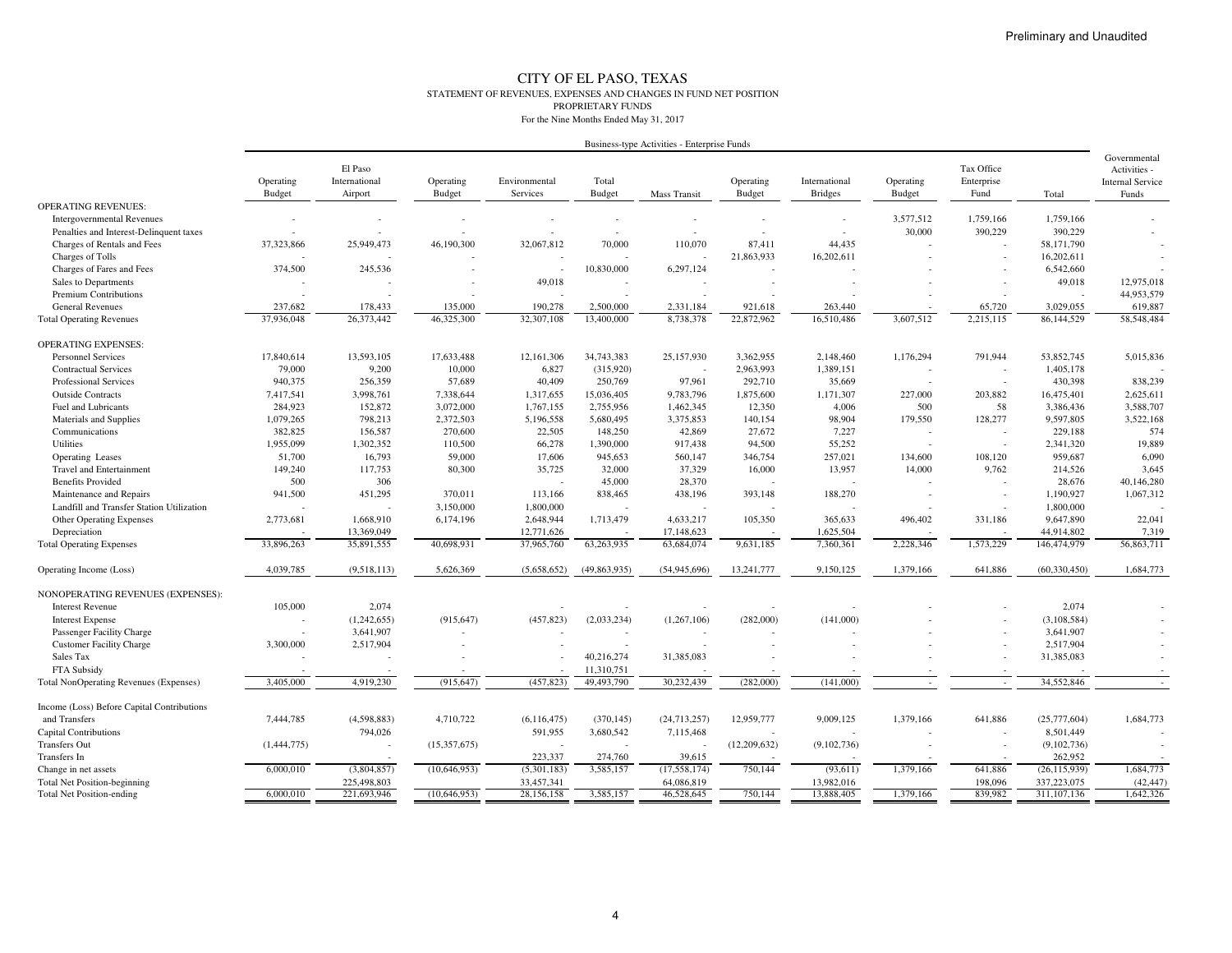STATEMENT OF CASH FLOWS PROPRIETARY FUNDS

|                                                                           |                                  |                                  |                     | Business-type Activities - Enterprise Funds |                                      |                |                                                                  |
|---------------------------------------------------------------------------|----------------------------------|----------------------------------|---------------------|---------------------------------------------|--------------------------------------|----------------|------------------------------------------------------------------|
|                                                                           | El Paso International<br>Airport | Environmental<br><b>Services</b> | <b>Mass Transit</b> | International<br><b>Bridges</b>             | Tax Office<br><b>Enterprise Fund</b> | Totals         | Governmental<br>Activities -<br><b>Internal Service</b><br>Funds |
| <b>CASH FLOWS FROM OPERATING ACTIVITIES</b>                               |                                  |                                  |                     |                                             |                                      |                |                                                                  |
| Receipts from Customers                                                   | 27,552,740                       | 34,414,072                       | 5,635,197           | 16,516,240                                  | 2,160,583                            | 86,278,832     | 58,552,822                                                       |
| Payments to Suppliers                                                     | (11, 668, 413)                   | (14, 269, 968)                   | (22, 793, 424)      | (3,682,680)                                 | (802, 130)                           | (53,216,615)   | (55, 463, 112)                                                   |
| Payments to Employees                                                     | (13,527,272)                     | (16, 452, 935)                   | (25, 283, 284)      | (2,045,852)                                 | (809, 137)                           | (58, 118, 480) | (5,105,357)                                                      |
| Net cash provided (used) by operating activities                          | 2,357,055                        | 3,691,169                        | (42, 441, 511)      | 10,787,708                                  | 549,316                              | (25,056,263)   | (2,015,647)                                                      |
| <b>CASH FLOWS FROM NONCAPITAL</b>                                         |                                  |                                  |                     |                                             |                                      |                |                                                                  |
| <b>FINANCING ACTIVITIES</b>                                               |                                  |                                  |                     |                                             |                                      |                |                                                                  |
| Transfers to Other Funds                                                  |                                  | 5,816,230                        | 39,615              | (9,102,736)                                 |                                      | (3,246,891)    |                                                                  |
| <b>Transfers from Other Funds</b>                                         |                                  |                                  |                     |                                             |                                      |                |                                                                  |
| Sales Tax                                                                 |                                  |                                  | 31,246,457          |                                             |                                      | 31,246,457     |                                                                  |
| FTA Subsidy                                                               |                                  |                                  |                     |                                             |                                      |                |                                                                  |
| Net cash provided (used) by noncapital financing                          |                                  |                                  |                     |                                             |                                      |                |                                                                  |
| activities                                                                |                                  | 5,816,230                        | 31,286,072          | (9,102,736)                                 |                                      | 27,999,566     |                                                                  |
| <b>CASH FLOWS FROM CAPITAL AND</b><br><b>RELATED FINANCING ACTIVITIES</b> |                                  |                                  |                     |                                             |                                      |                |                                                                  |
| Proceeds from Disposals                                                   |                                  |                                  |                     |                                             |                                      |                |                                                                  |
| Passenger Facility Charge                                                 | 3,641,907                        |                                  |                     |                                             |                                      | 3,641,907      |                                                                  |
| <b>Customer Facility Charges</b>                                          | 2,517,904                        |                                  |                     |                                             |                                      | 2,517,904      |                                                                  |
| Capital Contributions from Federal Government                             | 794,026                          | 3,742,395                        | 7,115,468           |                                             | (123)                                | 11,651,766     |                                                                  |
| Purchases of Capital Assets                                               | (6,521,382)                      | (6,294,670)                      | (6,816,257)         | (175, 953)                                  |                                      | (19,808,262)   | (52, 517)                                                        |
| Payment of Landfill Closure and Transfer Station costs                    |                                  |                                  |                     |                                             |                                      |                |                                                                  |
| Proceeds from Capital Debt                                                |                                  |                                  |                     |                                             |                                      |                |                                                                  |
| Principal Paid on Capital Debt                                            |                                  |                                  |                     | 108,376                                     |                                      | 108,376        |                                                                  |
| Interest Paid on Capital Debt                                             | (1,242,655)                      | (457, 823)                       | (1,152,644)         | (141,000)                                   | ä,                                   | (2,994,122)    |                                                                  |
| <b>Unamortized Bond Issue Expense</b>                                     |                                  |                                  |                     |                                             | (123)                                | (123)          |                                                                  |
| Proceeds from Sale of Capital Assets                                      |                                  |                                  | 8,306               |                                             | $\overline{\phantom{a}}$             | 8,306          | $\sim$                                                           |
| Net cash provided (used) by capital and related                           |                                  |                                  |                     |                                             |                                      |                |                                                                  |
| financing activities                                                      | (810, 200)                       | (3,010,098)                      | (845, 127)          | (208, 577)                                  | (246)                                | (4,874,248)    | (52, 517)                                                        |
| <b>CASH FLOWS FROM INVESTING ACTIVITIES</b>                               |                                  |                                  |                     |                                             |                                      |                |                                                                  |
| Proceeds from sales and maturities of investments                         |                                  |                                  |                     |                                             |                                      |                |                                                                  |
| Purchases of Investments                                                  |                                  |                                  |                     |                                             |                                      |                |                                                                  |
| Interest                                                                  | 2,074                            |                                  |                     |                                             |                                      | 2,074          |                                                                  |
| Net cash provided (used) by investing activities                          | 2,074                            |                                  |                     |                                             |                                      | 2,074          |                                                                  |
| Net increase (decrease) in cash and cash equivalents                      | 1,548,929                        | 6,497,301                        | (12,000,566)        | 1,476,395                                   | 549,070                              | (1,928,871)    | (2,068,164)                                                      |
| Cash and Cash Equivalents - beginning of the year                         | 36,032,930                       | 46,869,374                       | (20,715,453)        | 4,751,348                                   | 388,678                              | 67,326,877     | 21,774,799                                                       |
| Cash and Cash Equivalents - end of the year                               | 37,581,859                       | 53,366,675                       | (32,716,019)        | 6,227,743                                   | 937,748                              | 65,398,006     | 19,706,635                                                       |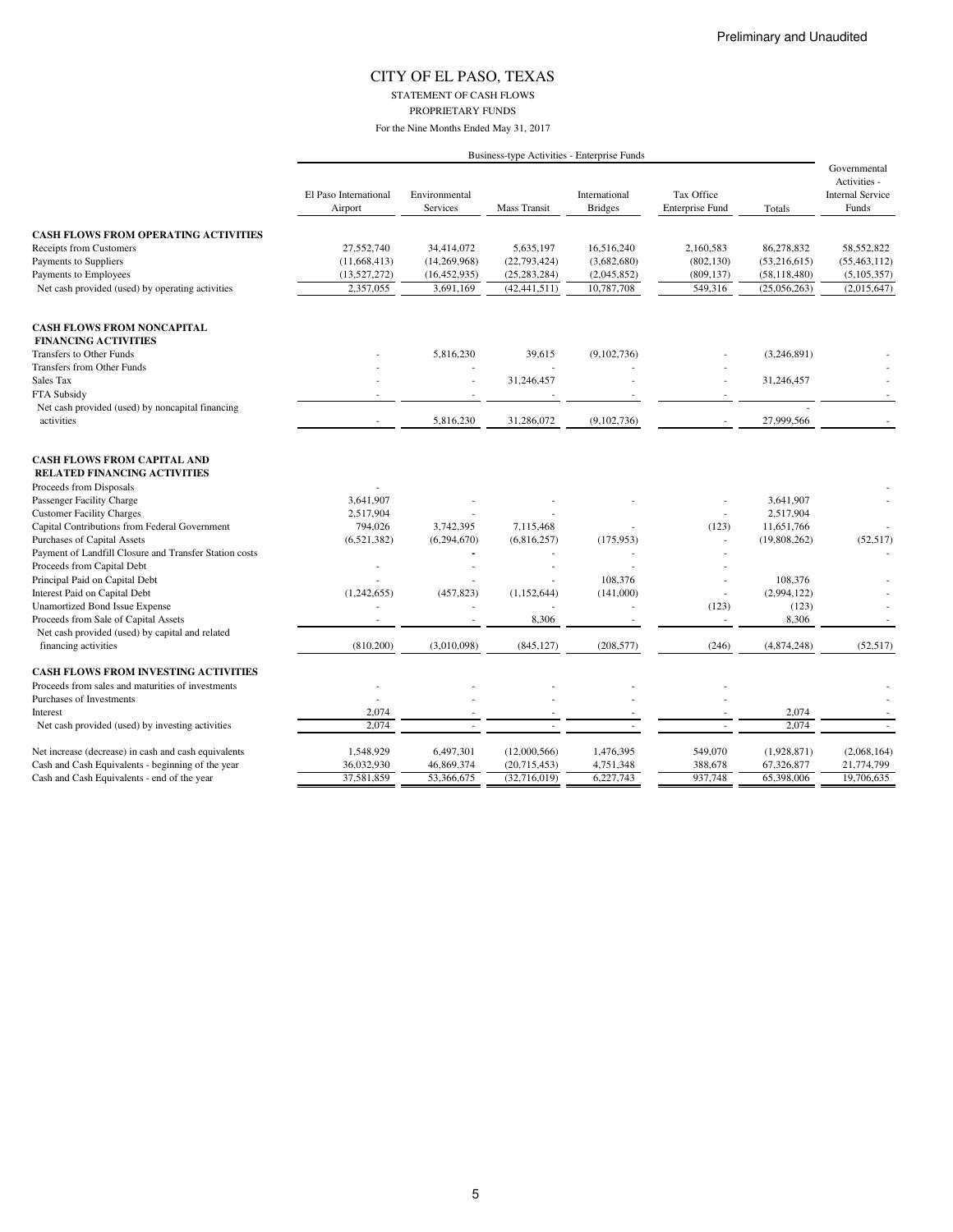STATEMENT OF CASH FLOWS PROPRIETARY FUNDS

For the Nine Months Ended May 31, 2017

|                                                                                                          | Business-type Activities - Enterprise Funds |                           |                |                                 |                                      |                |                                                                  |
|----------------------------------------------------------------------------------------------------------|---------------------------------------------|---------------------------|----------------|---------------------------------|--------------------------------------|----------------|------------------------------------------------------------------|
|                                                                                                          | El Paso International<br>Airport            | Environmental<br>Services | Mass Transit   | International<br><b>Bridges</b> | Tax Office<br><b>Enterprise Fund</b> | Totals         | Governmental<br>Activities -<br><b>Internal Service</b><br>Funds |
| <b>RECONCILIATION OF OPERATING INCOME (LOSS) TO NET CASH</b><br>PROVIDED (USED) BY OPERATING ACTIVITIES: |                                             |                           |                |                                 |                                      |                |                                                                  |
| Operating Income (Loss)                                                                                  | (9,518,113)                                 | (5,658,652)               | (54, 945, 696) | 9,150,125                       | 641,886                              | (60, 330, 450) | 1,684,773                                                        |
| Adjustments to Reconcile Operating Income to Net Cash                                                    |                                             |                           |                |                                 |                                      |                |                                                                  |
| Provided (Used) by Operating Activities:                                                                 |                                             |                           |                |                                 |                                      |                |                                                                  |
| Landfill and Transfer Station Utilization                                                                |                                             |                           |                |                                 |                                      |                |                                                                  |
| Depreciation Expense                                                                                     | 13,369,049                                  | 12,771,626                | 17,148,623     | 1,625,504                       |                                      | 44,914,802     | 7,319                                                            |
| <b>Compensated Absences</b>                                                                              |                                             | (85,761)                  |                |                                 |                                      | (85,761)       |                                                                  |
| Other Post Employment Benefits                                                                           | 349,376                                     | (146, 252)                | 495,077        | 156,148                         |                                      | 854,349        |                                                                  |
| Net Pension Obligation                                                                                   | (50,070)                                    |                           | (135, 595)     | (9,303)                         | ۰                                    | (194, 968)     |                                                                  |
| Change in Assets and Liabilities:                                                                        |                                             |                           |                |                                 |                                      |                |                                                                  |
| Receivables, Net                                                                                         | 2,335,414                                   | 786,177                   | (10, 552, 195) | 5,754                           | 1,583                                | (7,423,267)    | 4,338                                                            |
| Inventories                                                                                              |                                             |                           |                |                                 |                                      |                | (132, 274)                                                       |
| <b>Other Assets</b>                                                                                      | (1,449)                                     | 165,510                   |                |                                 | (56, 115)                            | 46,450         |                                                                  |
|                                                                                                          |                                             |                           | (61, 496)      |                                 |                                      |                |                                                                  |
| Accounts and other payables                                                                              | (2,735,107)                                 | (1,238,119)               | (1,838,611)    | (96, 283)                       | (20, 845)                            | (5,928,965)    | (801, 164)                                                       |
| <b>Accrued Expenses</b>                                                                                  | (1,392,045)                                 | (400, 271)                | 7,448,382      | (44, 237)                       | (17, 193)                            | 5,594,636      | (2,778,639)                                                      |
| Net cash provided (used) by operating activities                                                         | 2,357,055                                   | 6,194,258                 | (42, 441, 511) | 10,787,708                      | 549,316                              | (22, 553, 174) | (2,015,647)                                                      |

6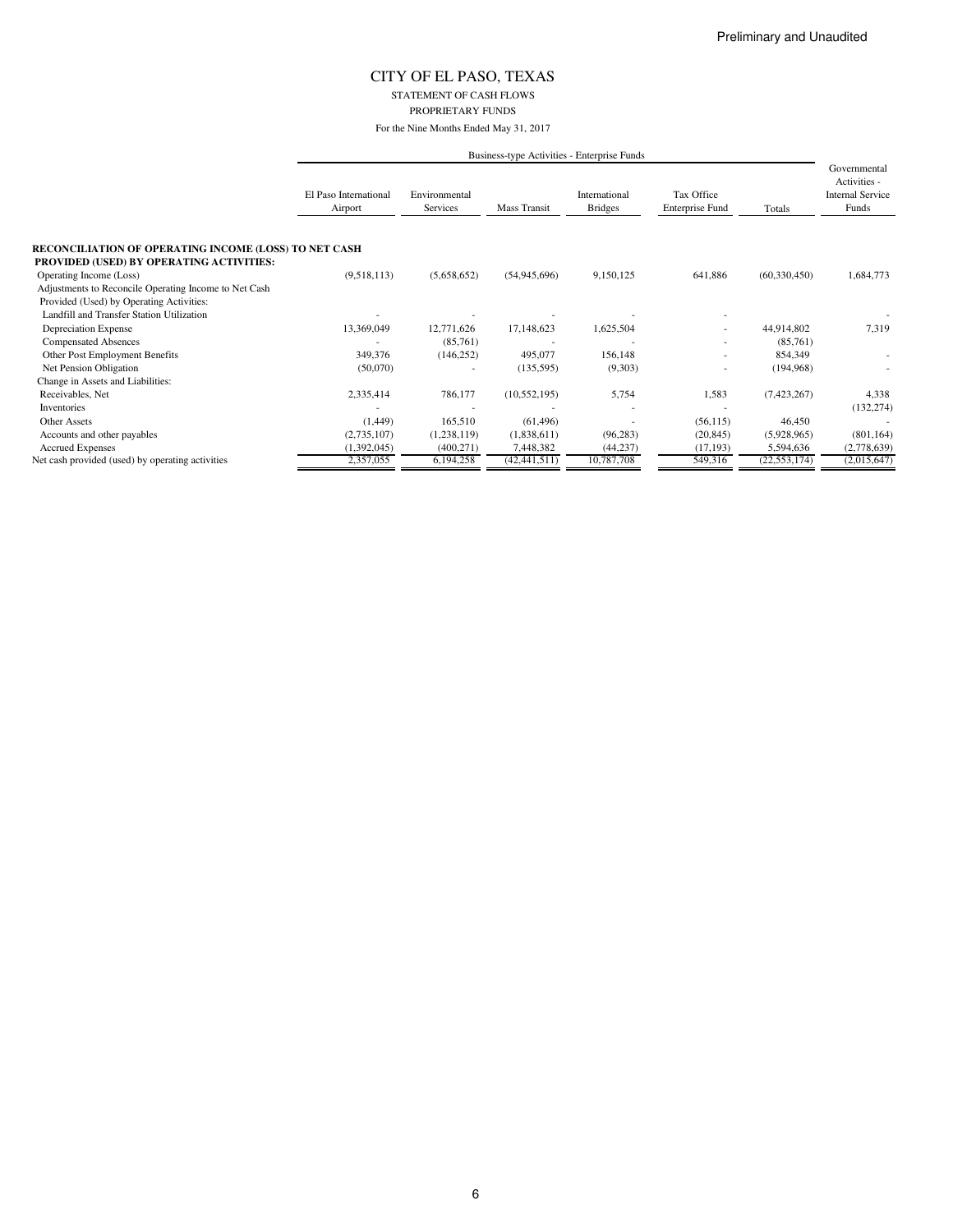### CITY OF EL PASO, TEXAS STATEMENT OF FIDUCIARY NET POSITION FIDUCIARY FUNDS May 31, 2017

|                                                        |                            | Private-Purpose |                     |
|--------------------------------------------------------|----------------------------|-----------------|---------------------|
|                                                        | <b>Pension Trust Funds</b> | Trusts          | <b>Agency Funds</b> |
| <b>ASSETS</b>                                          | 20,884,120                 | 2,405,334       | 369,171,929         |
| Cash and Cash Equivalents<br>Investments:              |                            |                 |                     |
| Commingled Funds                                       |                            |                 |                     |
|                                                        | 53,833,171<br>47,826,591   |                 |                     |
| High-yield Bond Obligations                            |                            |                 |                     |
| <b>Mutual Funds</b>                                    | 21,254,906                 |                 |                     |
| Corporate Stocks                                       | 102,495,709                |                 |                     |
| <b>Bank Collective Investment Funds</b>                | 186,488,037                |                 |                     |
| Foreign Exchange Contract                              |                            |                 |                     |
| Private Equities                                       | 115,512,002                |                 |                     |
| Investment in Real Estate Funds                        | 142,368,654                |                 |                     |
| <b>Fixed Income Securities</b>                         | 459,583,003                |                 |                     |
| Domestic Equities                                      | 429, 373, 652              |                 |                     |
| <b>International Equities</b>                          | 365,590,763                |                 |                     |
| Invested securities lending collateral                 | 100,302,725                |                 |                     |
| Receivables - Net of Allowances                        |                            |                 |                     |
| Trade                                                  |                            |                 | 5,591               |
| <b>Commission Credits Receivable</b>                   | 135,603                    |                 |                     |
| Due from Brokers For Securities Sold                   | 279,023                    |                 |                     |
| <b>Employer Contributions</b>                          | 1,006,779                  |                 |                     |
| <b>Employee Contributions</b>                          | 698,104                    |                 |                     |
| Interest                                               | 843,024                    |                 |                     |
| Other                                                  | 171                        |                 |                     |
| Taxes                                                  | $\overline{a}$             |                 | 79,177,298          |
| Prepaid Items                                          | 22,895                     |                 |                     |
| Due from Other Funds                                   |                            |                 | 294,337             |
| Capital Assets:                                        |                            |                 |                     |
| Buildings, Improvements & Equipment, Net               | 2,703,656                  |                 |                     |
| <b>Total Assets</b>                                    | 2,051,202,588              | 2,405,334       | 448, 649, 155       |
| <b>LIABILITIES</b>                                     |                            |                 |                     |
| Accounts Payable                                       | 102,955,876                | 264             | 385,975             |
| <b>Accrued Payroll</b>                                 | 2,344,354                  |                 |                     |
| Prepaid Property Taxes                                 |                            |                 | 1,283,667           |
| Deferred Revenue - Commission Credits                  | 135,603                    |                 |                     |
| Due to Other Government Agencies                       |                            |                 | 364,830,113         |
| Property Taxes Subject to Refund-Other Taxing Entities |                            |                 | 3,304,792           |
| Uncollected Property Taxes-Other Taxing Entities       |                            |                 | 78,844,608          |
| <b>Total liabilities</b>                               | 105,435,833                | 264             | 448,649,155         |
|                                                        |                            |                 |                     |
| <b>NET POSITION:</b>                                   |                            |                 |                     |
| Held in Trust for Pension Benefits and Other Purposes  | 1,945,766,755              | 2,405,070       |                     |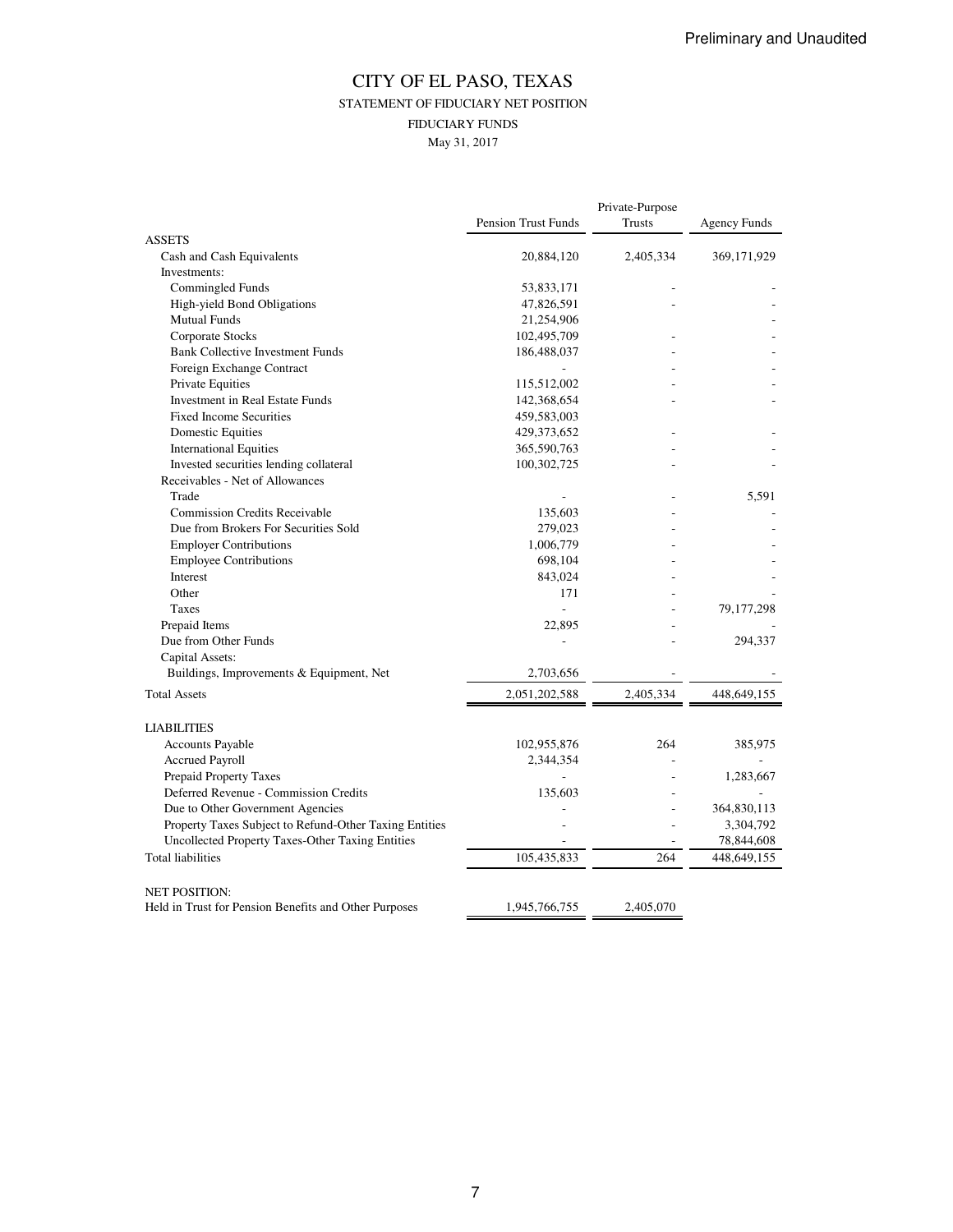### CITY OF EL PASO, TEXAS STATEMENT OF CHANGES IN FIDUCIARY NET POSITION FIDUCIARY FUNDS For the Nine Months Ended May 31, 2017

|                                               | Pension Trust  | Private-Purpose |
|-----------------------------------------------|----------------|-----------------|
|                                               | Funds          | <b>Trusts</b>   |
| <b>ADDITIONS:</b>                             |                |                 |
| Contributions:                                |                |                 |
| Employer                                      | 48,562,872     |                 |
| Employee                                      | 35,133,362     |                 |
| Total contributions                           | 83,696,234     |                 |
| Rental vehicle sales tax                      |                | 2,097,972       |
| Miscellaneous                                 |                | 76,119          |
| Investment income:                            |                |                 |
| Net depreciation if fair value of investments | (35,772,291)   |                 |
| <b>Interest</b>                               | 14,622,724     |                 |
| Dividends                                     | 14,279,925     |                 |
| Securities lending income                     | 461,478        |                 |
| Investment advisor fees                       | (8,275,594)    |                 |
| Net investment income                         | (14, 745, 168) |                 |
| Total additions                               | 68,976,090     | 2,174,091       |
| DEDUCTIONS:                                   |                |                 |
| Benefits paid to participants                 | 117,855,995    |                 |
| Refunds                                       | 5,893,687      |                 |
| Administrative expenses                       | 3,041,280      |                 |
| Depreciation and amortization expense         | 172,814        |                 |
| Expended for other purposes                   |                | 3,630,137       |
| <b>Total deductions</b>                       | 126,963,776    | 3,630,137       |
| Change in net assets                          | (57, 987, 686) | (1,456,046)     |
| Net position - beginning of the year          | 2,003,754,441  | 3,861,116       |
| Net position - end of the year                | 1,945,766,755  | 2,405,070       |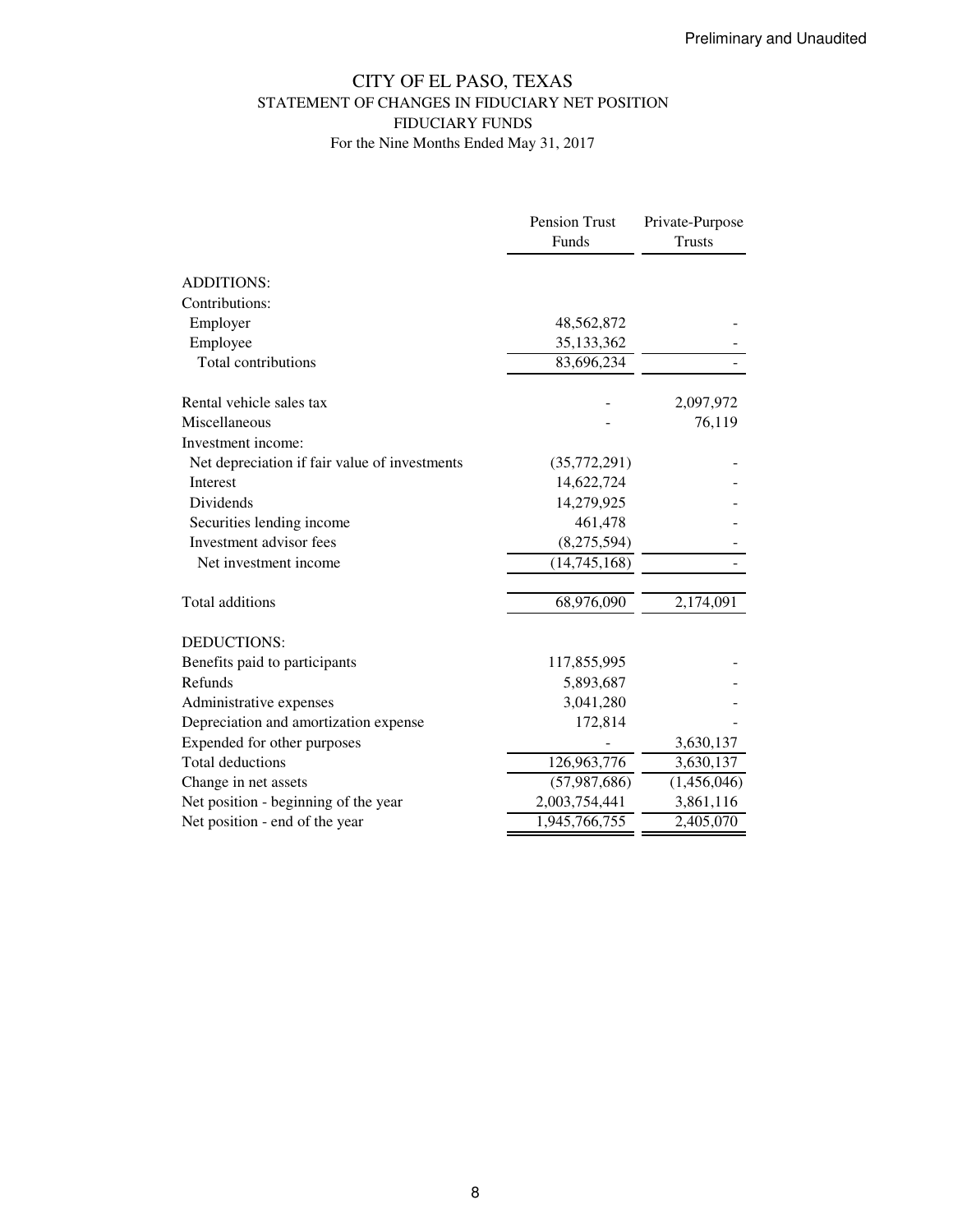#### REQUIRED SUPPLEMENTARY INFORMATION

SCHEDULE OF REVENUES, EXPENDITURES AND CHANGES IN FUND BALANCE - BUDGET AND ACTUAL

GENERAL FUND

For the Nine Months Ended May 31, 2017

|                                                                    | <b>Budgeted Amounts</b> |                        |                      |                                                                |                  |
|--------------------------------------------------------------------|-------------------------|------------------------|----------------------|----------------------------------------------------------------|------------------|
|                                                                    | Original                | Final                  | Actual<br>Amounts    | Variance with<br><b>Final Budget</b><br>Positive<br>(Negative) | % of Budget      |
|                                                                    |                         |                        |                      |                                                                |                  |
| Resources (inflows):                                               |                         |                        |                      |                                                                |                  |
| Property taxes                                                     | 159,792,428             | 159,792,428            | 157,441,114          | (2,351,314)                                                    | 98.53%           |
| Penalties and Interest-Delinquent taxes                            | 181,114                 | 181,114                | 879,595              | 698,481                                                        | 485.66%          |
| Sales taxes                                                        | 89,998,184              | 89,998,184             | 65,086,157           | (24,912,027)                                                   | 72.32%           |
| Franchise fees                                                     | 53,985,339              | 53,985,339             | 35,163,659           | (18, 821, 680)                                                 | 65.14%           |
| Licenses and permits                                               | 12,956,767              | 12,956,767             | 10,912,761           | (2,044,006)                                                    | 84.22%           |
| Fines and forfeitures                                              | 10,841,457              | 10,841,457             | 6,215,834            | (4,625,623)                                                    | 57.33%           |
| Charges for services                                               | 36,015,530              | 36,226,272             | 24,102,846           | (12, 123, 426)                                                 | 66.53%           |
| Intergovernmental revenues                                         | 469,169                 | 469,169                | 227,983              | (241, 186)                                                     | 48.59%           |
| County Participation                                               | 400,871                 | 400,871                |                      | (400, 871)                                                     |                  |
| Rents and other                                                    | 1,633,125               | 1,633,125              | 1,155,614            | (477,511)                                                      | 70.76%           |
| Interest                                                           | 25,000                  | 25,000                 |                      | (25,000)                                                       |                  |
| Transfers In                                                       | 15,657,871              | 15,657,871             | 10,912,822           | (4,745,049)                                                    | 69.70%           |
| Amounts available for appropriation from<br>current year resources | 381,956,855             | 382, 167, 597          | 312,098,385          | (70,069,212)                                                   | 81.67%           |
| Charges to appropriations (outflows):                              |                         |                        |                      |                                                                |                  |
| General Government:                                                |                         |                        |                      |                                                                |                  |
| Mayor and Council                                                  | 1,250,720               | 1,250,736              | 848,277              | 402,459                                                        | 67.82%           |
| City Manager                                                       | 1,352,512               | 1,352,512              | 859,868              | 492,644                                                        | 63.58%           |
| Office of Management and Budget                                    | 933,240                 | 933,240                | 563,103              | 370,137                                                        | 60.34%           |
| Internal Audit                                                     | 685,089                 | 685,089                | 413,968              | 271,121                                                        | 60.43%           |
| Public Information                                                 | 297,849                 | 297,848                | 272,070              | 25,778                                                         | 91.35%           |
| Municipal Clerk                                                    | 2,263,925               | 2,263,927              | 1,359,021            | 904,906                                                        | 60.03%           |
| <b>Financial Services</b>                                          | 4,261,382               | 4,261,384              | 2,867,446            | 1,393,938                                                      | 67.29%           |
| <b>Information Technology</b>                                      | 7,883,298               | 7,883,298              | 5,937,880            | 1,945,418                                                      | 75.32%           |
| City Attorney                                                      | 4,018,024               | 4,018,024              | 2,431,881            | 1,586,143                                                      | 60.52%           |
| Human Resources                                                    | 1,090,693               | 1,090,695              | 804,216              | 286,479                                                        | 73.73%           |
| Public Safety and Community Services:                              |                         |                        |                      |                                                                |                  |
| Police Department                                                  | 123,030,759             | 123,030,759            | 86,024,773           | 37,005,986                                                     | 69.92%           |
| Fire Department                                                    | 101,467,223             | 101,467,225            | 71,305,188           | 30,162,037                                                     | 70.27%           |
| Municipal Court                                                    | 3,232,870               | 3,232,870              | 2,095,847            | 1,137,023                                                      | 64.83%           |
| Public Health                                                      | 6,216,945               | 6,216,949              | 3,953,878            | 2,263,071                                                      | 63.60%           |
| Library                                                            | 9,317,703               | 9,317,704              | 6,038,861            | 3,278,843                                                      | 64.81%           |
| Parks Department                                                   | 22,204,028              | 22,204,025             | 13,875,754           | 8,328,271                                                      | 62.49%           |
| Transportation and Public Works:                                   |                         |                        |                      |                                                                |                  |
| <b>Facilities Maintenance</b>                                      | 22, 151, 503            | 22, 151, 503           | 15,749,896           | 6,401,607                                                      | 71.10%           |
| Engineering                                                        | 5,534,612               | 5,534,611              | 3,740,174            | 1,794,437                                                      | 67.58%           |
| <b>Street Department</b>                                           | 13,827,038              | 13,827,042             | 10,212,158           | 3,614,884                                                      | 73.86%           |
| Development and Tourism:                                           |                         |                        |                      |                                                                |                  |
| City Development:<br><b>Business Center</b>                        |                         |                        |                      |                                                                |                  |
| Building Permits Inspection-Commercial                             | 5,630,862<br>1,119,314  | 5,630,862<br>1,119,314 | 3,755,069<br>695,679 | 1,875,793<br>423,635                                           | 66.69%<br>62.15% |
| Economic Development                                               | 2,226,928               | 2,226,931              | 1,269,081            |                                                                | 56.99%           |
| Community and human development                                    | 593,777                 | 593,779                | 363,260              | 957,850<br>230,519                                             | 61.18%           |
| Culture and recreation:                                            |                         |                        |                      |                                                                |                  |
| Art Museum                                                         | 1,167,576               | 1,167,576              | 678,970              | 488,606                                                        | 58.15%           |
| <b>History Museum</b>                                              | 638,188                 | 638,188                | 382,198              | 255,990                                                        | 59.89%           |
| Archeology Museum                                                  | 255,921                 | 255,922                | 138,711              | 117,211                                                        | 54.20%           |
| <b>Cultural Affairs</b>                                            | 385,475                 | 385,476                | 272,187              | 113,289                                                        | 70.61%           |
| Zoo                                                                | 4,604,901               | 4,604,900              | 3,094,415            | 1,510,485                                                      | 67.20%           |
| Nondepartmental:                                                   |                         |                        |                      |                                                                |                  |
| Non Departmental                                                   | 34,314,501              | 34,525,208             | 21,876,918           | 12,648,290                                                     | 63.37%           |
| Total charges to appropriations                                    | 381,956,855             | 382, 167, 597          | 261,880,747          | 120,286,850                                                    | 68.53%           |
|                                                                    |                         |                        |                      |                                                                |                  |
| Increase (Decrease) in fund balance:                               |                         |                        | 50,217,638           | 50,217,638                                                     |                  |
| Fund balance, Beginning                                            | 44,583,921              | 44,583,921             | 44,583,921           |                                                                |                  |
| Fund balance, Ending                                               | 44,583,921              | 44,583,921             | 94,801,559           | 50,217,638                                                     |                  |

This budget and this schedule are prepared on a basis consistent with accounting principles generally accepted in the United States.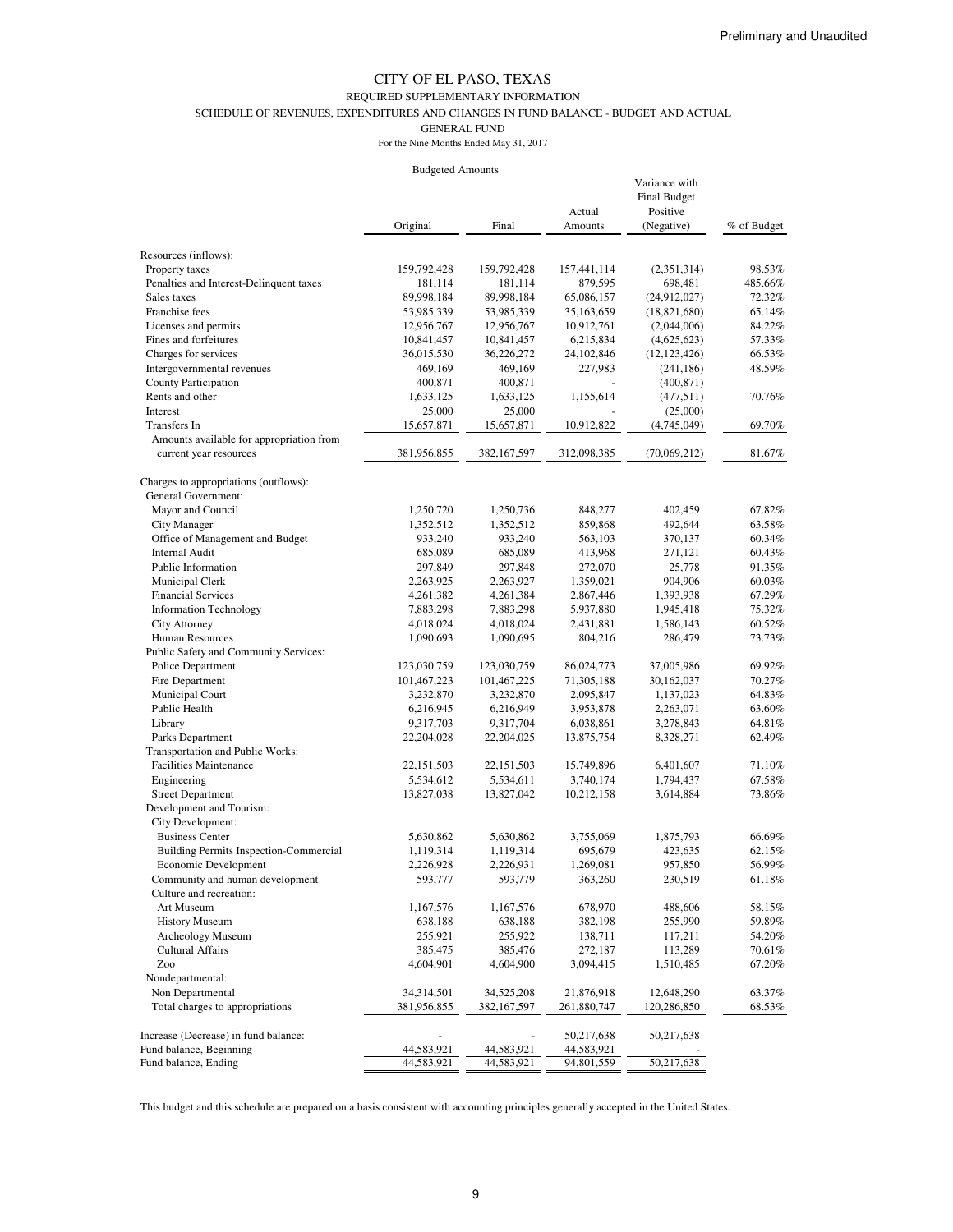#### CITY OF EL PASO, TEXAS COMBINING BALANCE SHEET NONMAJOR GOVERNMENTAL FUNDSMay 31, 2017

|                                             |                       |                     | Special Revenue Funds |                  |            |            |
|---------------------------------------------|-----------------------|---------------------|-----------------------|------------------|------------|------------|
|                                             | <b>Federal Grants</b> |                     |                       |                  |            |            |
|                                             | Federal<br>Grants     | <b>State Grants</b> | <b>Other Grants</b>   | Public<br>Health | Nongrants  | Total      |
| <b>ASSETS</b>                               |                       |                     |                       |                  |            |            |
| Cash and Cash Equivalents                   | (3,993,827)           | (1,462,730)         | 50,671                | 9,598,484        | 36,450,249 | 40,642,847 |
| Receivables - Net of Allowances             |                       |                     |                       |                  |            |            |
| Interest                                    | 3                     |                     |                       | 1,079            | 116        | 1,198      |
| Trade                                       |                       | 9,380               |                       | 8,532            | 676,057    | 693,969    |
| <b>Notes</b>                                | 23,069                |                     |                       |                  |            | 23,069     |
| Due From Other Government Agencies          | 1,173,108             | 122,274             |                       | 2,957,418        |            | 4,252,800  |
| Other                                       |                       |                     |                       |                  | 2,556,835  | 2,556,835  |
| Inventory                                   |                       |                     |                       |                  | 55,266     | 55,266     |
| <b>Total Assets</b>                         | (2,797,647)           | (1,331,076)         | 50,671                | 12,565,513       | 39,738,523 | 48,225,984 |
| TOTAL ASSETS AND DEFERRED                   |                       |                     |                       |                  |            |            |
| <b>OUTFLOWS OF RESOURCES</b>                | (2,797,647)           | (1,331,076)         | 50,671                | 12,565,513       | 39,738,523 | 48,225,984 |
| <b>LIABILITIES</b>                          |                       |                     |                       |                  |            |            |
| <b>Accounts Payable</b>                     | 23,093                | 7,331               | 27,791                | 114,575          | 2,471,288  | 2,644,078  |
| <b>Accrued Payroll</b>                      |                       |                     |                       |                  |            |            |
| Due to Other Funds                          |                       |                     |                       |                  |            |            |
| <b>Taxes Payable</b>                        |                       |                     |                       |                  | 8,480      | 8,480      |
| <b>Unearned Revenue</b>                     | 442.035               | 7,481               |                       | 99               | 2,610,277  | 3,059,892  |
| Due To Other Government Agencies            |                       | 53,564              | 5,024                 | 53,534           |            | 112,122    |
| Claims and Judgments                        |                       |                     |                       |                  |            |            |
| <b>Construction Contracts and Retainage</b> |                       |                     |                       |                  |            |            |
| Payable                                     |                       |                     |                       |                  |            |            |
| <b>Compensated Absences</b>                 |                       |                     |                       |                  |            |            |
| <b>Total Liabilities</b>                    | 465,128               | 68,376              | 32,815                | 168,208          | 5,090,045  | 5,824,572  |
| <b>FUND BALANCES:</b>                       |                       |                     |                       |                  |            |            |
| Nonspendable                                |                       |                     |                       |                  | 55,266     | 55,266     |
| Restricted                                  | (3,262,775)           | (1,399,452)         | 17,856                | 12,397,305       | 19,320,080 | 27,073,014 |
| Committed                                   |                       |                     |                       |                  | 15,273,132 | 15,273,132 |
| TOTAL FUND BALANCES                         | (3,262,775)           | (1,399,452)         | 17,856                | 12,397,305       | 34,648,478 | 42,401,412 |
| TOTAL LIABILITIES, AND FUND                 |                       |                     |                       |                  |            |            |
| <b>BALANCES</b>                             | (2,797,647)           | (1,331,076)         | 50,671                | 12,565,513       | 39,738,523 | 48,225,984 |
|                                             |                       |                     |                       |                  |            |            |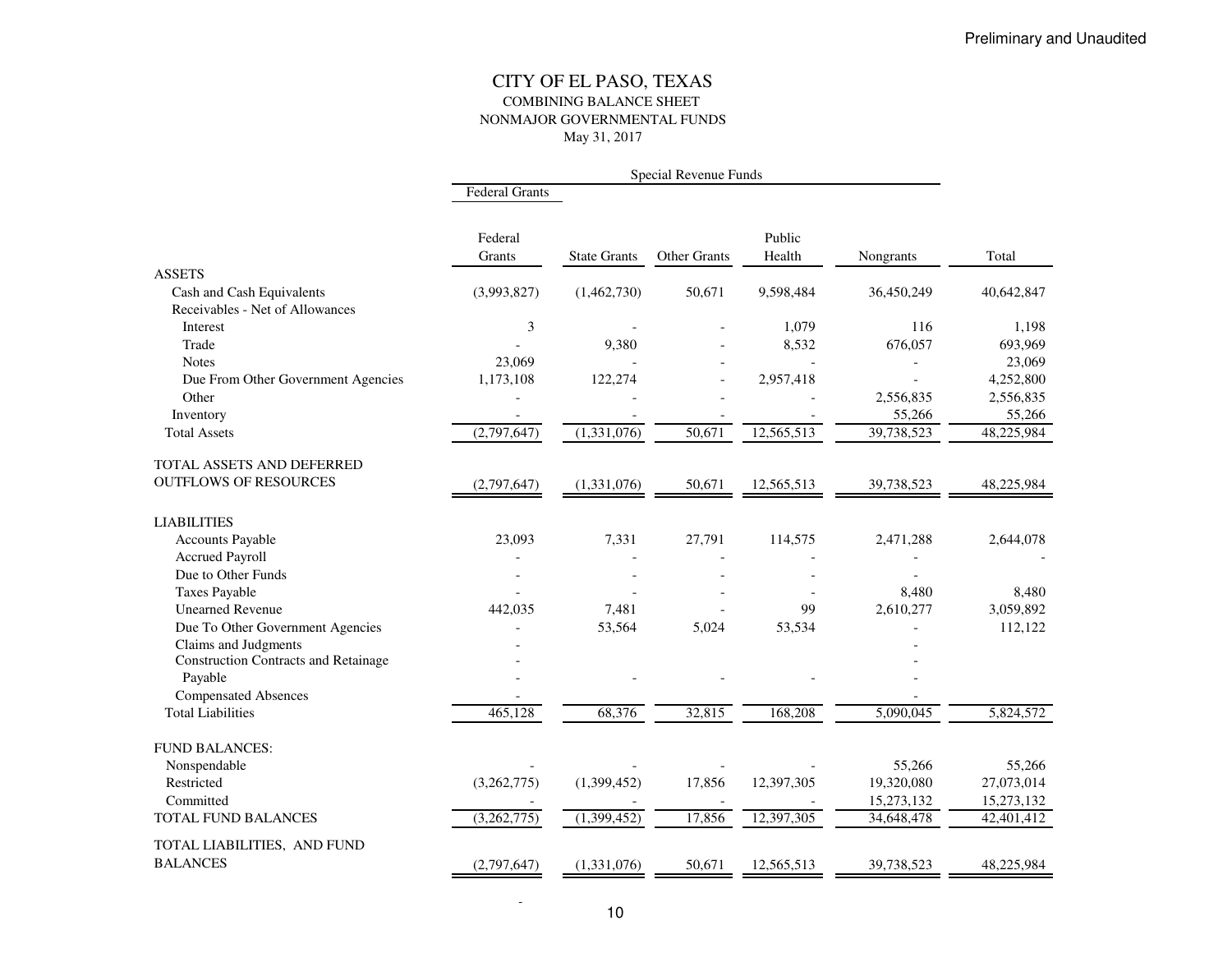#### CITY OF EL PASO, TEXAS COMBINING STATEMENT OF REVENUES, EXPENDITURES AND CHANGES IN FUND BALANCESNONMAJOR GOVERNMENTAL FUNDSFor the Nine Months Ended May 31, 2017

|                                              |                |                     | Special Revenue Funds |               |                         |                         |
|----------------------------------------------|----------------|---------------------|-----------------------|---------------|-------------------------|-------------------------|
|                                              | Federal Grants |                     |                       |               |                         |                         |
|                                              | Federal Grants | <b>State Grants</b> | Other Grants          | Public Health | Nongrants               | Total                   |
| Revenues                                     |                |                     |                       |               |                         |                         |
| <b>Property Taxes</b><br><b>Sales Taxes</b>  | \$             |                     |                       |               | 2,670,913               | 2,670,913               |
| <b>Franchise Fees</b>                        | ٠              |                     |                       | ÷.            | 3,939,347               | 3,939,347               |
| Charges for Services                         |                | 159,779             | 26,295                | 3,251,078     | 3,477,621<br>18,554,164 | 3,477,621<br>21,991,316 |
| Fines and Forfeitures                        |                |                     |                       |               | 1,938,753               | 1,938,753               |
|                                              |                |                     |                       |               |                         |                         |
| Licenses and Permits                         | 7,725          |                     |                       |               |                         | 7,725                   |
| <b>Intergovernmental Revenues</b>            | 2,867,071      | 1,174,148           |                       | 8,372,369     | 567,603                 | 12,981,191              |
| Rents and Other                              |                | 19,200              | 67,522                | 989           | 1,715,668               | 1,803,379               |
| Total revenues                               | 2,874,796      | 1,353,127           | 93,817                | 11,624,436    | 32,864,069              | 48,810,245              |
| Expenditures                                 |                |                     |                       |               |                         |                         |
| Current:                                     |                |                     |                       |               |                         |                         |
| <b>General Government</b>                    |                | 31,663              |                       |               | 462,095                 | 493,758                 |
| <b>Public Safety</b>                         | 2,571,321      | 2,319,188           |                       | 167,586       | 3,614,526               | 8,672,621               |
| <b>Public Works</b>                          |                |                     |                       | $\sim$        | 3,617,381               | 3,617,381               |
| Public Health                                |                |                     |                       | 8,867,612     | L.                      | 8,867,612               |
| Parks Department                             | 438            | 14,705              |                       | ÷.            | 1,141,817               | 1,156,960               |
| Library                                      | 50,496         | 16,622              |                       | ÷.            | 13,301                  | 80,419                  |
| Non Departmental                             |                |                     |                       | ÷.            | 6,580,281               | 6,580,281               |
| Culture and Recreation                       | 2,020          | 241,891             | 76,258                |               | 12,271,212              | 12,591,381              |
| Economic Development                         | 2,000,000      |                     |                       |               | 3,968,925               | 5,968,925               |
| <b>Environmental Code Compliance</b>         |                |                     |                       |               | 493,063                 | 493,063                 |
| Community and Human Development              |                | 147,708             |                       |               | 75,333                  | 223,041                 |
| Capital Outlay                               |                | 135,571             |                       | 150,220       | 1,596,643               | 1,882,434               |
| Total expenditures                           | 4,624,275      | 2,907,348           | 76,258                | 9,185,418     | 33,834,577              | 50,627,876              |
| Excess (Deficiency) of revenues over (under) |                |                     |                       |               |                         |                         |
| expenditures                                 | (1,749,479)    | (1, 554, 221)       | 17,559                | 2,439,018     | (970, 508)              | (1,817,631)             |
| OTHER FINANCING SOURCES(USES):               |                |                     |                       |               |                         |                         |
| <b>Transfers</b> In                          |                |                     |                       |               | 8,000,799               | 8,000,799               |
| <b>Transfers Out</b>                         |                |                     |                       | ÷.            | (7, 844, 487)           | (7, 844, 487)           |
| Other Sources (Uses)                         |                |                     |                       | ÷,            | 1,662,697               | 1,662,697               |
| Total other financing sources (uses):        |                |                     |                       |               | 1,819,009               | 1,819,009               |
| Net change in fund balances                  | (1,749,479)    | (1, 554, 221)       | 17,559                | 2,439,018     | 848,501                 | 1,378                   |
| Fund balances - beginning of year            | (1,513,296)    | 154,769             | 297                   | 9,958,287     | 33,799,977              | 42,400,034              |
| Fund balances - end of year                  | (3,262,775)    | (1,399,452)         | 17,856                | 12,397,305    | 34,648,478              | 42,401,412              |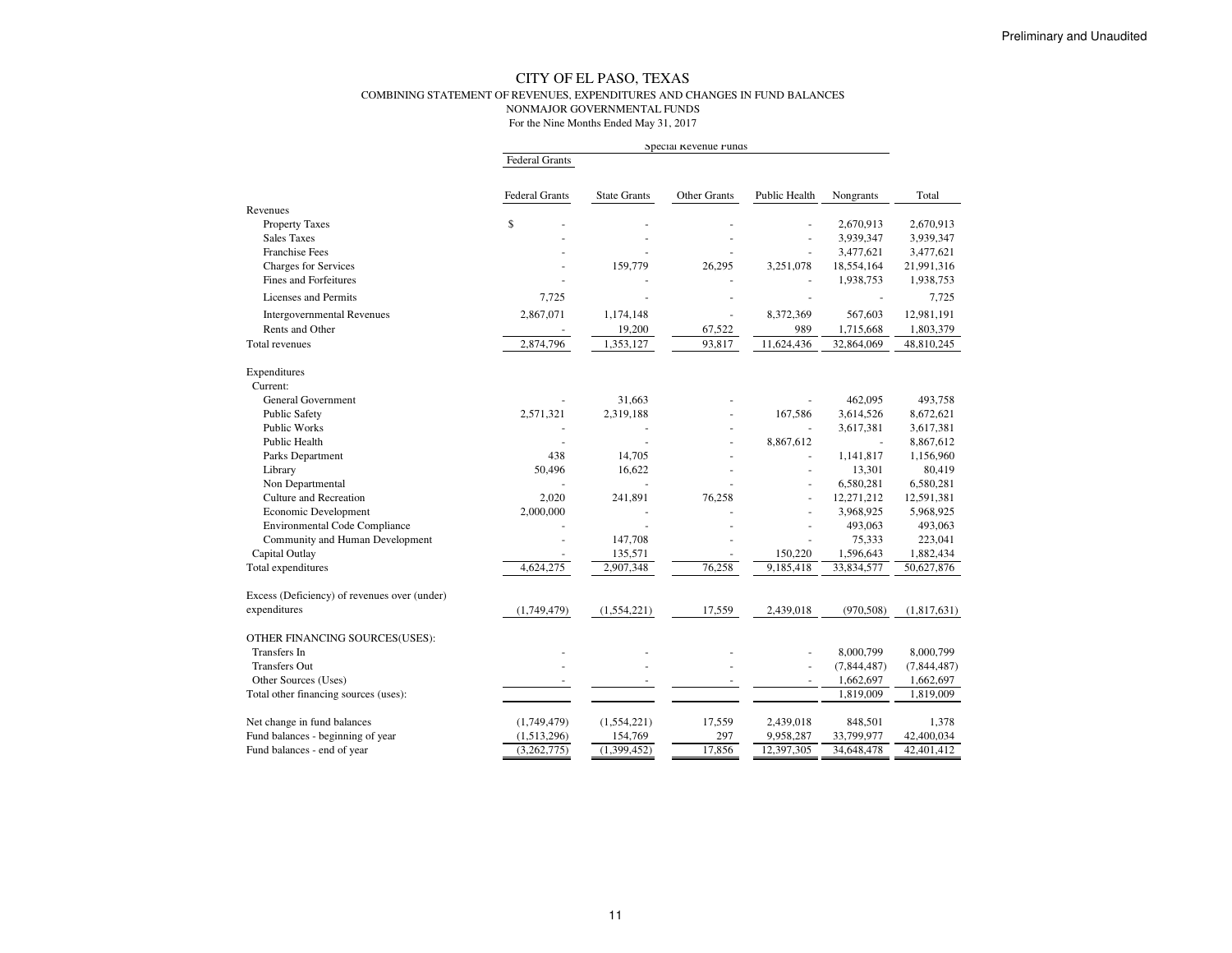SCHEDULE OF REVENUES, EXPENDITURES AND CHANGES IN FUND BALANCES - BUDGET AND ACTUAL

DEBT SERVICE FUND

For the Nine Months Ended May 31, 2017

|                                          | <b>Budgeted Amounts</b> |            | Actual     | Variance with<br><b>Final Budget</b><br>Positive |
|------------------------------------------|-------------------------|------------|------------|--------------------------------------------------|
|                                          | Adopted                 | Final      | Amounts    | (Negative)                                       |
|                                          |                         |            |            |                                                  |
| Resources (inflows):                     |                         |            |            |                                                  |
| Property taxes                           | 90,394,629              | 90,394,629 | 88,748,906 | (1,645,723)                                      |
| Penalties and Interest-Delinquent taxes  |                         |            | 460,360    | 460,360                                          |
| Parking meter revenue                    | 1,208,750               | 1,208,750  | 972,094    | (236, 656)                                       |
| Federal tax credit - Build America Bonds | 2,090,850               | 2,090,850  | 1,049,936  | (1,040,914)                                      |
| Face amount of refunding bonds issued    |                         |            |            |                                                  |
| Premium on bonds issued                  |                         |            |            |                                                  |
| Transfers from other funds               | 2,441,430               | 2,441,430  | 374,002    | (2,067,428)                                      |
| Amounts available for appropriation      | 96,135,659              | 96,135,659 | 91,605,298 | (4,530,361)                                      |
| Charges to appropriations (outflows):    |                         |            |            |                                                  |
| Debt service:                            |                         |            |            |                                                  |
| Principal                                | 37,417,006              | 37,417,006 |            | 37,417,006                                       |
| <b>Interest</b>                          | 58,520,723              | 58,520,723 | 30,346,070 | 28,174,653                                       |
| Fiscal fees                              |                         |            | 9,200      | (9,200)                                          |
| <b>Transfers Out</b>                     | 125,930                 | 125,930    | 266,252    | (140,322)                                        |
| Arbitrage rebate                         |                         |            |            |                                                  |
| Total charges to appropriations          | 96,063,659              | 96,063,659 | 30,621,522 | 65,442,137                                       |
|                                          |                         |            |            |                                                  |
| Increase (Decrease) in fund balance      | 72,000.00               | 72,000     | 60,983,776 | 60,911,776                                       |
| Fund balance, Beginning                  | 2,172,611               | 2,172,611  | 4,002,587  | 1,829,976                                        |
| Fund balance, Ending                     | 2,244,611               | 2,244,611  | 64,986,363 | 62,741,752                                       |

This budget and this schedule are prepared on a basis consistent with accounting principles generally accepted in the United States.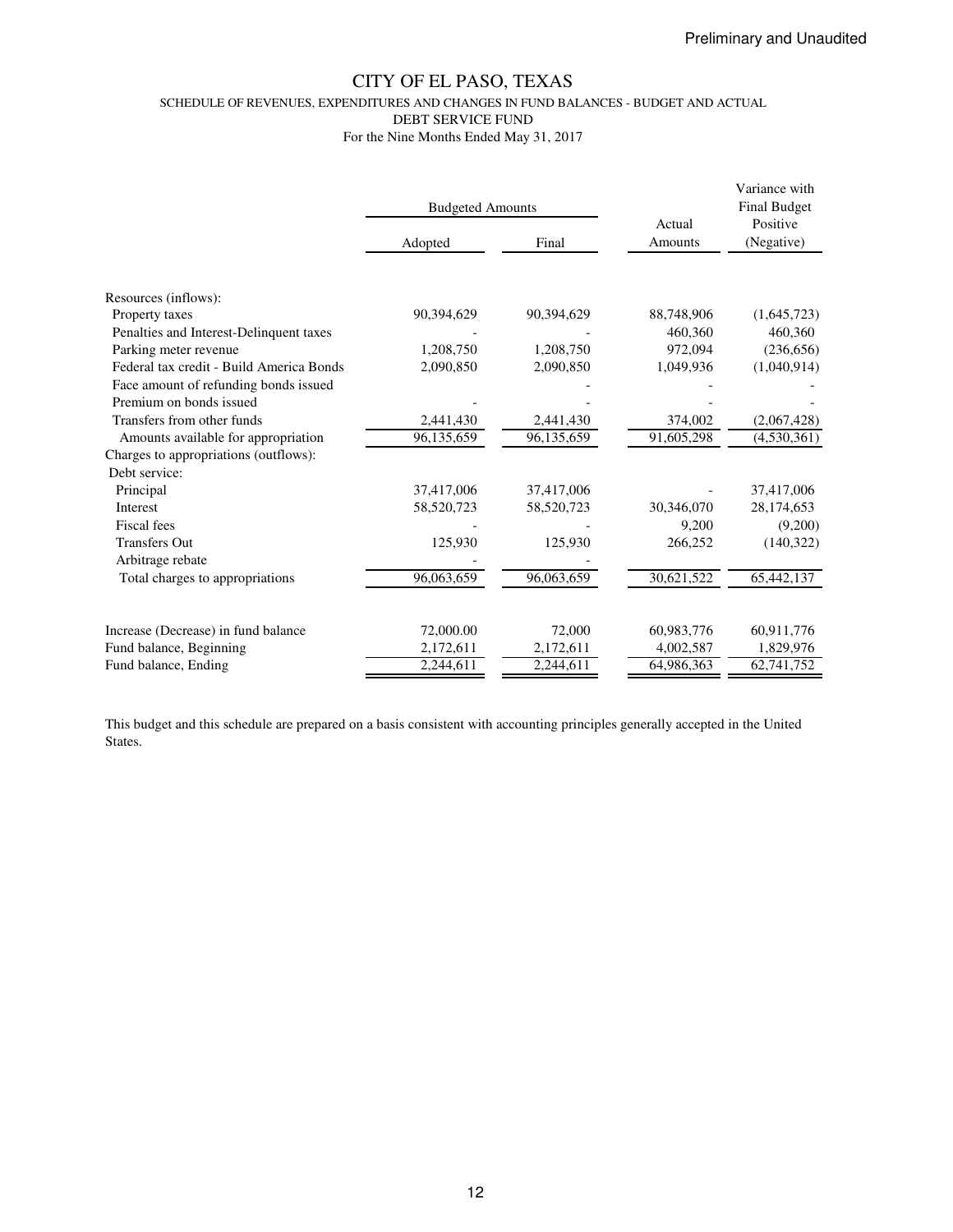## STATEMENT OF NET POSITION

INTERNAL SERVICE FUNDS

May 31, 2017

| <b>SUPPORT</b><br><b>INSURANCE</b><br><b>ASSETS:</b><br>Cash and Cash Equivalents<br>1,365,798<br>18,340,837<br>Receivables - Net of Allowances<br>568<br>Interest<br>3,009<br>Trade<br>2,861<br>1,072,049<br>Inventory | <b>TOTALS</b><br>19,706,635<br>568<br>5,870<br>1,072,049 |
|-------------------------------------------------------------------------------------------------------------------------------------------------------------------------------------------------------------------------|----------------------------------------------------------|
|                                                                                                                                                                                                                         |                                                          |
|                                                                                                                                                                                                                         |                                                          |
|                                                                                                                                                                                                                         |                                                          |
|                                                                                                                                                                                                                         |                                                          |
|                                                                                                                                                                                                                         |                                                          |
|                                                                                                                                                                                                                         |                                                          |
|                                                                                                                                                                                                                         |                                                          |
| Fuel Inventory                                                                                                                                                                                                          |                                                          |
| Prepaid Items                                                                                                                                                                                                           |                                                          |
| Capital Assets:                                                                                                                                                                                                         |                                                          |
| Buildings, Improvements & Equipment, Net<br>392,981                                                                                                                                                                     | 392,981                                                  |
| TOTAL ASSETS<br>2,886,206<br>18,344,414                                                                                                                                                                                 | 21,230,620                                               |
| DEFERRED OUTFLOWS OF RESOURCES                                                                                                                                                                                          |                                                          |
| Deferred Outflow of Resources - Pension Contributions<br>396,605<br>115,316                                                                                                                                             | 511,921                                                  |
| Deferred Outflow of Resources - Econ/Demog Losses<br>420,082<br>122,143                                                                                                                                                 | 542,225                                                  |
| <b>Total Deferred Outflows of Resources</b><br>237,459<br>816,687                                                                                                                                                       | 1,054,146                                                |
| Total Assets & Deferred Outflows<br>3,702,893<br>18,581,873                                                                                                                                                             | 22,284,766                                               |
| <b>LIABILITIES:</b>                                                                                                                                                                                                     |                                                          |
| <b>Accounts Payable</b><br>489,853                                                                                                                                                                                      | 489,853                                                  |
| <b>Compensated Absences</b><br>613,144<br>112,183                                                                                                                                                                       | 725,327                                                  |
| Other Postemployment Benefits<br>238,964<br>1,755,596                                                                                                                                                                   | 1,994,560                                                |
| Net Pension Obligation<br>3,335,555<br>969,837                                                                                                                                                                          | 4,305,392                                                |
| Claims and Judgments<br>13,127,308                                                                                                                                                                                      | 13,127,308                                               |
| <b>TOTAL LIABILITIES</b><br>6,194,148<br>14,448,292                                                                                                                                                                     | 20,642,440                                               |
| DEFERRED INFLOWS OF RESOURCES                                                                                                                                                                                           |                                                          |
| Deferred Inflow of Resources - Investment Earnings                                                                                                                                                                      |                                                          |
| <b>Total Deferred Inflows of Resources</b>                                                                                                                                                                              |                                                          |
|                                                                                                                                                                                                                         |                                                          |
| <b>NET POSITION:</b>                                                                                                                                                                                                    |                                                          |
| Net investment in capital assets<br>75,882                                                                                                                                                                              | 75,882                                                   |
| Unrestricted<br>(2,567,137)<br>4,133,581                                                                                                                                                                                | 1,566,444                                                |
| <b>TOTAL NET POSITION</b><br>(2,491,255)<br>4,133,581                                                                                                                                                                   | 1,642,326                                                |
| TOTAL LIABILITIES AND NET POSITION<br>3,702,893<br>18,581,873                                                                                                                                                           | 22,284,766                                               |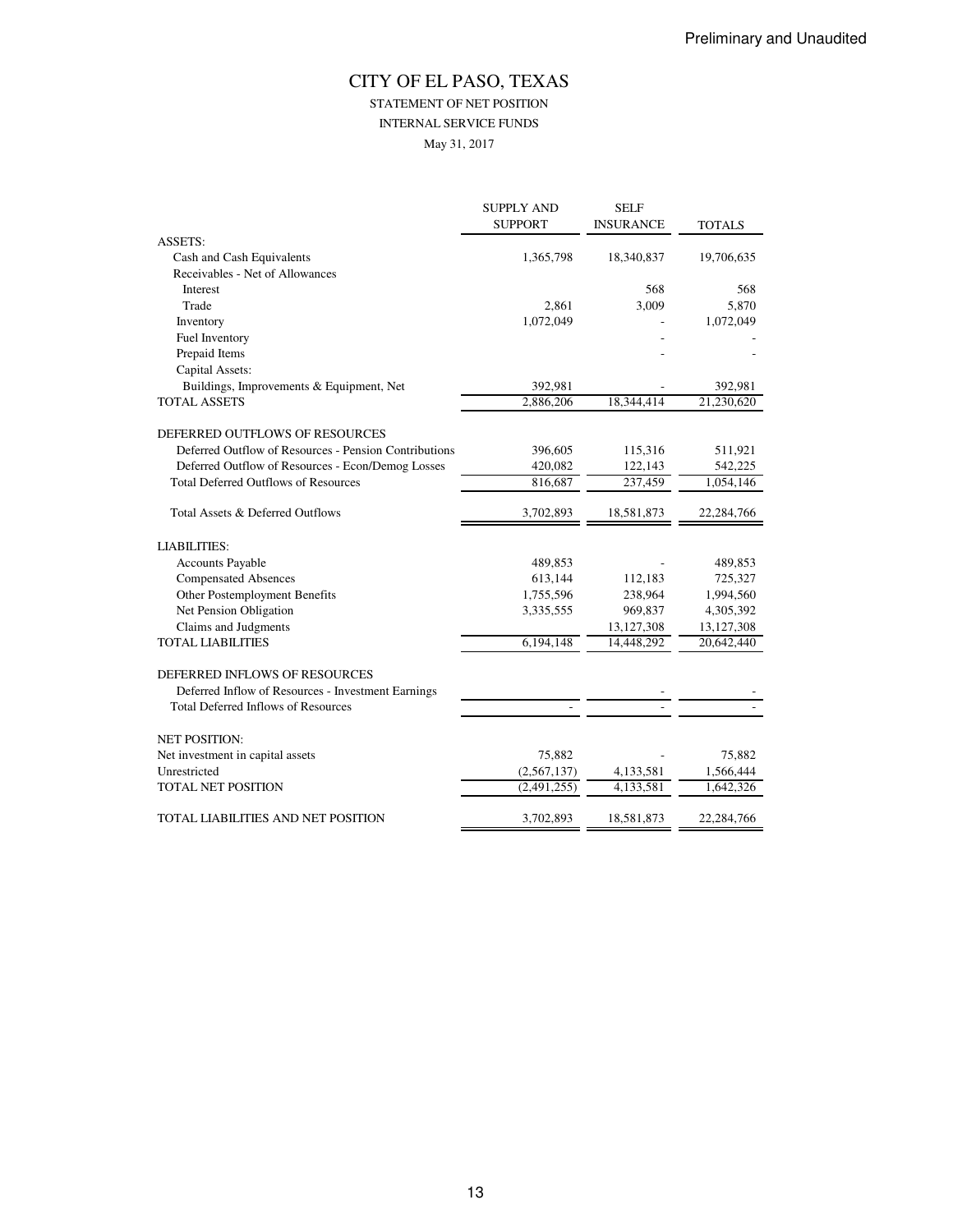COMBINING STATEMENT OF REVENUES, EXPENSES AND CHANGES IN FUND NET POSITION

#### INTERNAL SERVICE FUNDS

|                                     | Operating<br>Budget | <b>SUPPLY AND</b><br><b>SUPPORT</b> | Operating<br>Budget | <b>SELF</b><br><b>INSURANCE</b> | <b>TOTALS</b> |
|-------------------------------------|---------------------|-------------------------------------|---------------------|---------------------------------|---------------|
| <b>OPERATING REVENUES:</b>          |                     |                                     |                     |                                 |               |
| Sales to Departments                | 19,709,326          | 12,975,018                          |                     |                                 | 12,975,018    |
| <b>Premium Contributions</b>        |                     |                                     | 58,712,949          | 44,953,579                      | 44,953,579    |
| <b>General Revenues</b>             | 32,000              | 4,086                               |                     | 615,801                         | 619,887       |
| TOTAL OPERATING REVENUES            | 19,741,326          | 12,979,104                          | 58,712,949          | 45,569,380                      | 58, 548, 484  |
| <b>OPERATING EXPENSES:</b>          |                     |                                     |                     |                                 |               |
| <b>Personnel Services</b>           | 5,120,853           | 3,496,232                           | 1,244,229           | 1,519,604                       | 5,015,836     |
| <b>Outside Contracts</b>            | 168,548             | 97,346                              | 3,683,245           | 2,528,265                       | 2,625,611     |
| Professional Services               |                     |                                     | 1,240,140           | 838,239                         | 838,239       |
| Fuel and Lubricants                 | 7,930,300           | 3,588,707                           |                     |                                 | 3,588,707     |
| Materials and Supplies              | 4,236,032           | 3,505,446                           | 44,350              | 16,722                          | 3,522,168     |
| Communications                      | 17,540              | 327                                 | 4,250               | 247                             | 574           |
| <b>Utilities</b>                    | 34,500              | 19,889                              |                     |                                 | 19,889        |
| Operating Leases                    | 9,000               | 4,406                               | 7,000               | 1,684                           | 6,090         |
| <b>Travel and Entertainment</b>     | 4,000               | 2,549                               | 2,400               | 1,096                           | 3,645         |
| <b>Benefits Provided</b>            | 2,500               | 1,602                               | 52,693,057          | 40,144,678                      | 40,146,280    |
| Maintenance and Repairs             | 1,600,000           | 1,067,312                           |                     |                                 | 1,067,312     |
| <b>Other Operating Expenses</b>     | 49,000              | 14,460                              | 2,216,400           | 7,581                           | 22,041        |
| Depreciation                        |                     | 7,319                               |                     |                                 | 7,319         |
| TOTAL OPERATING EXPENSES            | 19,172,273          | 11,805,595                          | 61,135,071          | 45,058,116                      | 56,863,711    |
| OPERATING INCOME(LOSS)              | 569,053             | 1,173,509                           | (2,422,122)         | 511,264                         | 1,684,773     |
| <b>INCOME</b>                       | 569,053             | 1,173,509                           | (2,422,122)         | 511,264                         | 1,684,773     |
| <b>Transfers Out</b>                |                     |                                     | 465,086             |                                 |               |
| Change in net position              | 569,053             | 1,173,509                           | (1,957,036)         | 511,264                         | 1,684,773     |
| <b>Total Net Position-beginning</b> |                     | (3,664,764)                         |                     | 3,622,317                       | (42, 447)     |
| <b>Total Net Position-ending</b>    |                     | (2,491,255)                         |                     | 4,133,581                       | 1.642.326     |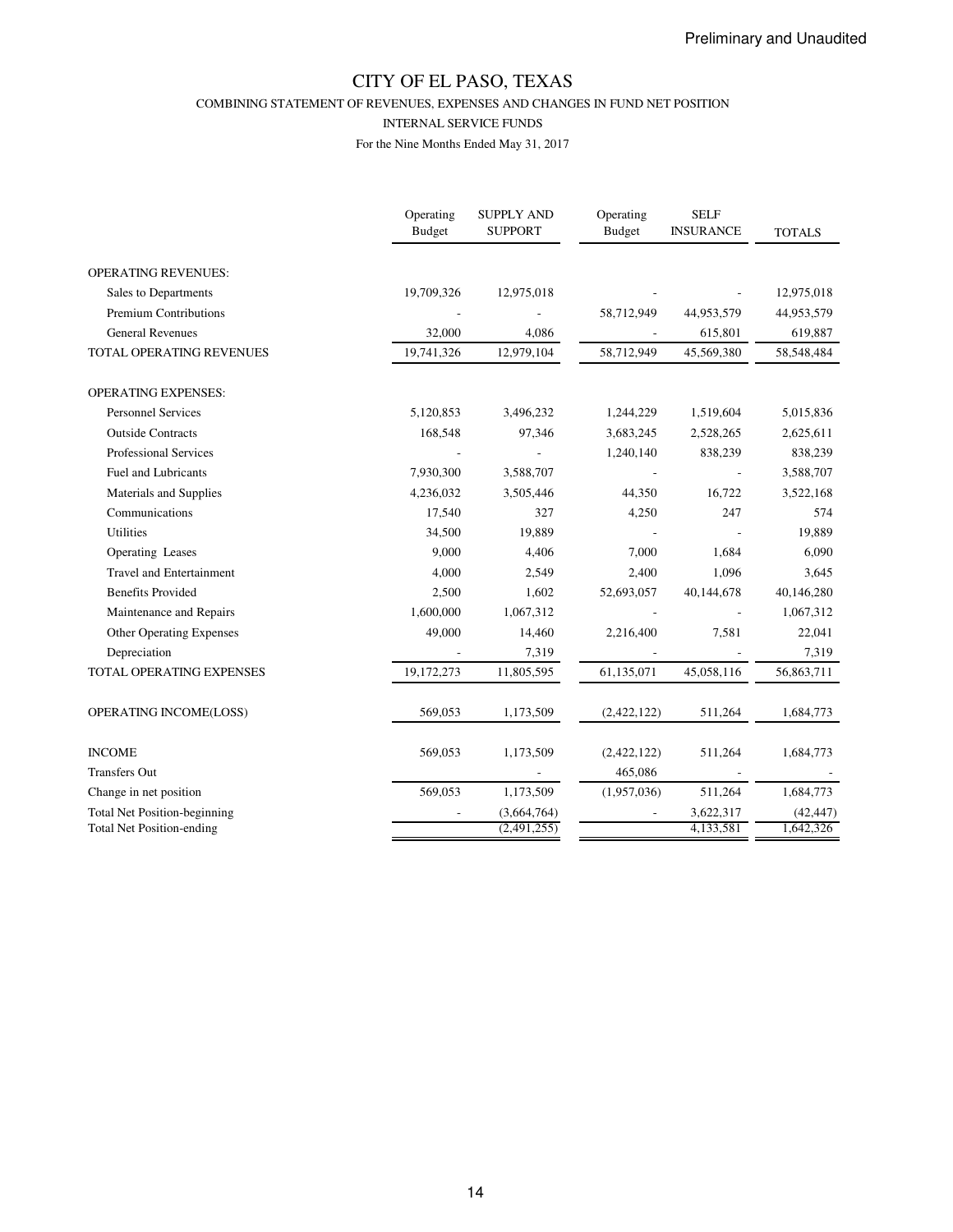COMBINING STATEMENT OF CASH FLOWS

INTERNAL SERVICE FUNDS

|                                                           | <b>SUPPLY AND</b><br><b>SUPPORT</b> | <b>SELF</b><br><b>INSURANCE</b> | TOTALS         |
|-----------------------------------------------------------|-------------------------------------|---------------------------------|----------------|
| <b>CASH FLOWS FROM OPERATING ACTIVITIES</b>               |                                     |                                 |                |
| Receipts from customers                                   | 12,982,918                          | 45,569,904                      | 58,552,822     |
| Payments to suppliers                                     | (8,706,130)                         | (46, 756, 982)                  | (55, 463, 112) |
| Payments to employees                                     | (3,567,747)                         | (1,537,610)                     | (5,105,357)    |
| Proceeds (to) from other funds                            |                                     |                                 |                |
| Net cash provided (used) by operating activities          | 709,041                             | (2,724,688)                     | (2,015,647)    |
| <b>CASH FLOWS FROM CAPITAL AND</b>                        |                                     |                                 |                |
| <b>RELATED FINANCING ACTIVITIES</b>                       |                                     |                                 |                |
| Purchases of capital assets                               | (52, 517)                           |                                 | (52, 517)      |
| Net cash (used) by capital and related                    |                                     |                                 |                |
| financing activities                                      | (52, 517)                           |                                 | (52, 517)      |
| <b>CASH FLOWS FROM INVESTING ACTIVITIES</b>               |                                     |                                 |                |
| Interest                                                  |                                     |                                 |                |
| Net cash provided by investing activities                 | ÷                                   |                                 |                |
| Net increase in cash and cash equivalents                 | 656,524                             | (2,724,688)                     | (2,068,164)    |
| Balances - beginning of the year                          | 709,274                             | 21,065,525                      | 21,774,799     |
| Balances - end of the year                                | 1,365,798                           | 18,340,837                      | 19,706,635     |
| Reconciliation of operating income to net cash            |                                     |                                 |                |
| provided (used) by operating activities:                  |                                     |                                 |                |
| Operating income                                          | 1,173,509                           | 511,264                         | 1,684,773      |
| Adjustments to reconcile operating income to net cash     |                                     |                                 |                |
| provided by operating activities:<br>Depreciation expense | 7,319                               |                                 | 7,319          |
| <b>Compensated Absences</b>                               |                                     |                                 |                |
| Other Post Employment Benefits                            |                                     |                                 |                |
| Net Pension Obligation                                    |                                     |                                 |                |
| Change in assets and liabilities:                         |                                     |                                 |                |
| Receivables, net                                          | 3,814                               | 524                             | 4,338          |
| Inventories                                               | (132, 274)                          |                                 | (132, 274)     |
| Other assets                                              |                                     |                                 |                |
| Accounts and other payables                               | (271, 812)                          | (529, 352)                      | (801, 164)     |
| Accrued expenses                                          | (71, 515)                           | (2,707,124)                     | (2,778,639)    |
| Net cash provided (used) by operating activities          | 709,041                             | (2,724,688)                     | (2,015,647)    |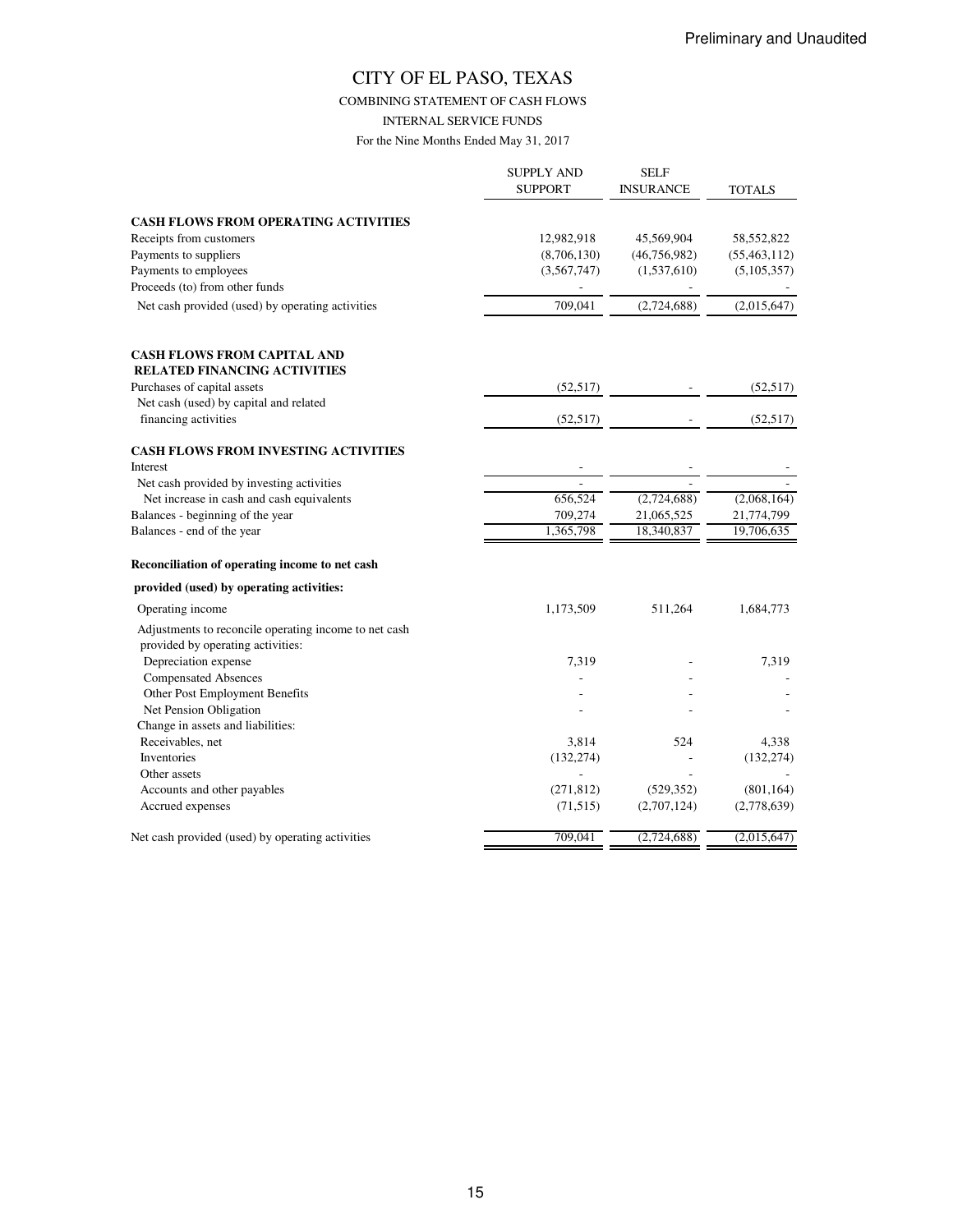COMBINING STATEMENT OF NET POSITION

PENSION TRUST FUNDS

May 31, 2017

|                                                       | El Paso Firemen and Policemen's |                           |             |               |  |
|-------------------------------------------------------|---------------------------------|---------------------------|-------------|---------------|--|
|                                                       | Pension Fund                    |                           |             |               |  |
|                                                       |                                 | (as of December 31, 2015) |             |               |  |
|                                                       | El Paso City<br>Employees'      |                           | Policemen   |               |  |
|                                                       | Pension Fund                    | Firemen Division          | Division    | Total         |  |
| <b>ASSETS</b>                                         |                                 |                           |             |               |  |
| Cash and Cash Equivalents                             | 6,411,365                       | 5,873,103                 | 8,599,652   | 20,884,120    |  |
| Investments:                                          |                                 |                           |             |               |  |
| Mutual funds                                          | 21,254,906                      |                           |             | 21,254,906    |  |
| Commingled funds                                      | 53,833,171                      |                           |             | 53,833,171    |  |
| High-yield bond obligations                           | 47,826,591                      |                           |             | 47,826,591    |  |
| Corporate stocks                                      | 102,495,709                     |                           |             | 102,495,709   |  |
| <b>Bank Collective Investment Funds</b>               | 186,488,037                     |                           |             | 186,488,037   |  |
| Private equities                                      | 64,341,689                      | 20,750,461                | 30,419,852  | 115,512,002   |  |
| Real estate investment funds                          | 66,507,980                      | 30,762,836                | 45,097,838  | 142,368,654   |  |
| <b>Fixed Income Securities</b>                        | 97,966,289                      | 146,642,455               | 214,974,259 | 459,583,003   |  |
| <b>Domestic Equities</b>                              | 53,989,173                      | 152,225,001               | 223,159,478 | 429,373,652   |  |
| <b>International Equities</b>                         |                                 | 148,253,477               | 217,337,286 | 365,590,763   |  |
| Invested securities lending collateral                |                                 | 40,674,517                | 59,628,208  | 100,302,725   |  |
| Receivables - Net of Allowances                       |                                 |                           |             |               |  |
| <b>Commission Credits Receivable</b>                  | 135,603                         |                           |             | 135,603       |  |
| Due from Brokers For Securities Sold                  | 279,023                         |                           |             | 279,023       |  |
| <b>Employer Contributions</b>                         | 658,355                         | 151,364                   | 197,060     | 1,006,779     |  |
| <b>Employee Contributions</b>                         | 417,549                         | 128,491                   | 152,064     | 698,104       |  |
| Accrued Interest and Dividends                        | 843,024                         |                           |             | 843,024       |  |
| Other                                                 |                                 | 85                        | 86          | 171           |  |
| Prepaid Items                                         | 22,895                          |                           |             | 22,895        |  |
| Capital Assets:                                       |                                 |                           |             |               |  |
| Buildings, Improvements & Equipment, Net              | 750,345                         | 976,656                   | 976,655     | 2,703,656     |  |
| <b>TOTAL ASSETS</b>                                   | 704,221,704                     | 546,438,446               | 800,542,438 | 2,051,202,588 |  |
| <b>LIABILITIES</b>                                    |                                 |                           |             |               |  |
| <b>Accounts Payable</b>                               | 2,653,151                       | 40,674,517                | 59,628,208  | 102,955,876   |  |
| <b>Accrued Payroll</b>                                | 1,044,781                       | 554,304                   | 745,269     | 2,344,354     |  |
| <b>Unearned Revenue - Commission Credits</b>          | 135,603                         |                           |             | 135,603       |  |
| <b>TOTAL LIABILITIES</b>                              | 3,833,535                       | 41,228,821                | 60,373,477  | 105,435,833   |  |
| <b>NET POSITION:</b>                                  |                                 |                           |             |               |  |
| Held in Trust for Pension Benefits and Other Purposes | 700,388,169                     | 505,209,625               | 740,168,961 | 1,945,766,755 |  |